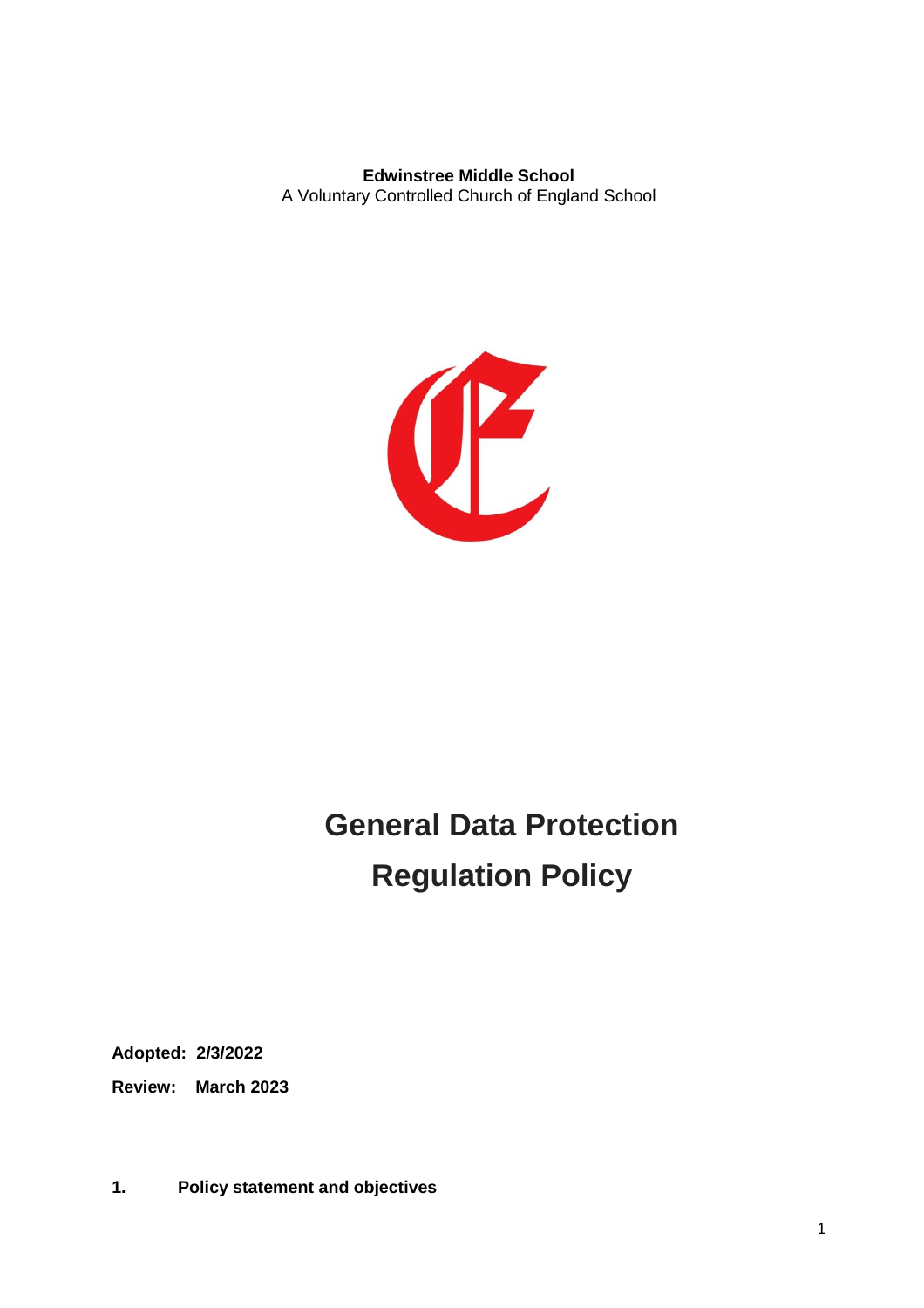**1.1.** The objectives of this Data Protection Policy are to ensure that Edwinstree Church of England Middle School (the "School") and its governors and employees are informed about, and comply with, their obligations under the UK General Data Protection Regulation (UK GDPR) and other data protection legislation.

## **Please note that all references to GDPR in this policy relate to UK GDPR.**

- **1.2.** The School is a maintained school and is the Data Controller for all the Personal Data processed by the School.
- **1.3.** Everyone has rights with regard to how their personal information is handled. During the course of our activities, we will process personal information about a number of different groups of people and we recognise that we need to treat it in an appropriate and lawful manner.
- **1.4.** The type of information that we may be required to handle include details of job applicants, current, past and prospective employees, pupils, parents / carers and other members of pupils' families, governors, suppliers and other individuals that we communicate with. The information, which may be held on paper or on a computer or other media, is subject to certain legal safeguards specified in the GDPR and other legislation. The GDPR imposes restrictions on how we may use that information.
- **1.5.** This policy does not form part of any employee's contract of employment and it may be amended at any time. Any breach of this policy by members of staff will be taken seriously and may result in disciplinary action and serious breaches may result in dismissal. Breach of the GDPR may expose the School to enforcement action by the Information Commissioner's Office (ICO), including the risk of fines. Furthermore, certain breaches of the Act can give rise to personal criminal liability for the School's employees. At the very least, a breach of the GDPR could damage our reputation and have serious consequences for the School and for our stakeholders.

# **2. Status of the policy**

This policy has been approved by the Governing Body of the School. It sets out our rules on data protection and the legal conditions that must be satisfied in relation to the obtaining, handling, processing, storage, transportation and destruction of personal information.

# **3. Data Protection Officer**

- **3.1.** The Data Protection Officer (the "DPO") responsible for ensuring the School is compliant with the GDPR and with this policy is **currently vacant**, [dp@edwinstree.herts.sch.uk](mailto:dp@edwinstree.herts.sch.uk) In addition, a Data Protection Team has been appointed by the School. Any questions or concerns about the operation of this policy should be referred in the first instance to the DPO.
- **3.2.** The DPO will play a major role in embedding essential aspects of the GDPR into the School's culture, from ensuring the data protection principles are respected to preserving data subject rights, recording data processing activities and ensuring the security of processing.
- **3.3.** The DPO should be involved, in a timely manner, in all issues relating to the protection of personal data. To do this, the GDPR requires that DPOs are provided with the necessary support and resources to enable the DPO to effectively carry out their tasks. Factors that should be considered include the following: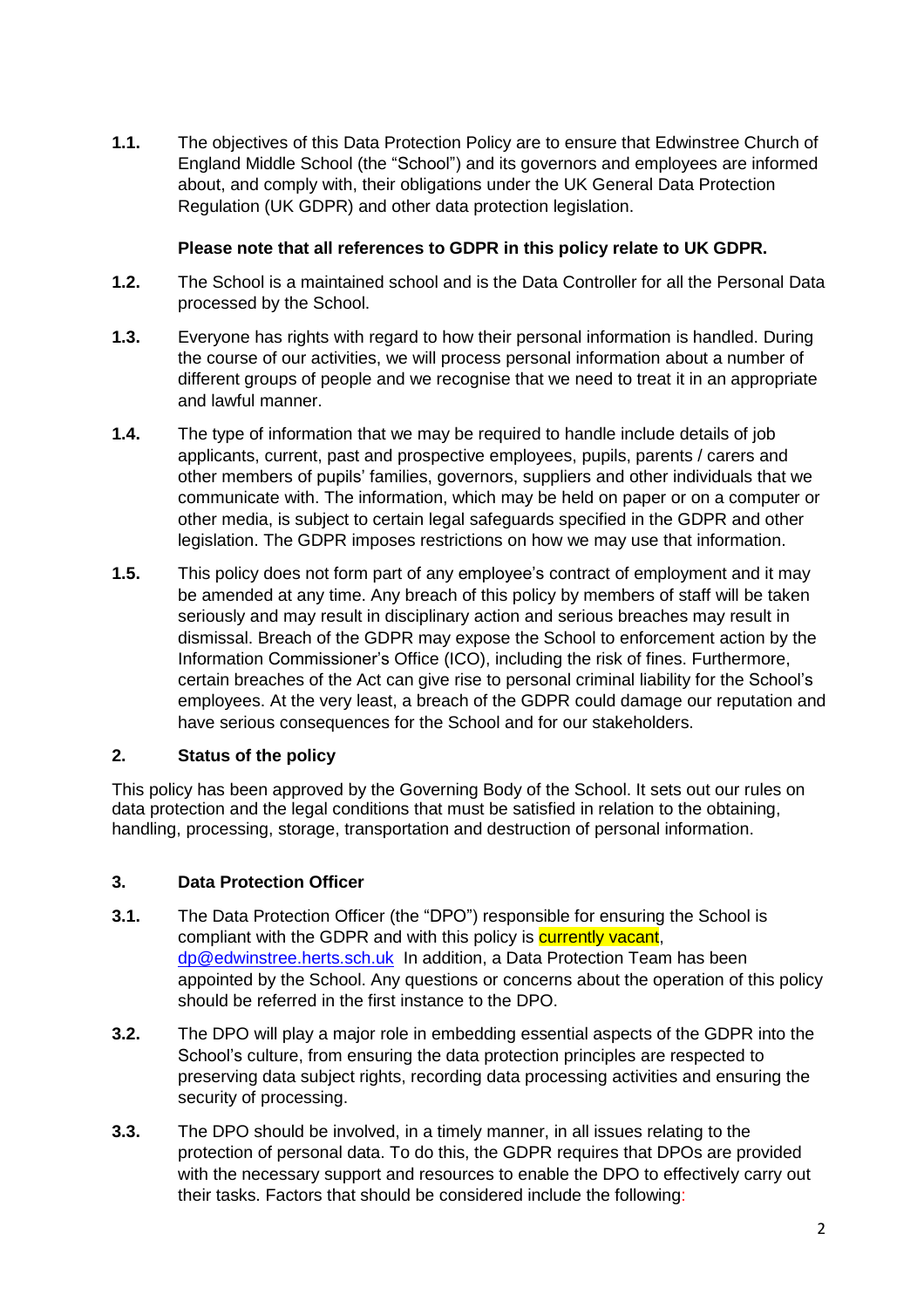- 3.3.1. senior management support;
- 3.3.2. time for DPOs to fulfil their duties;
- 3.3.3. adequate financial resources, infrastructure (premises, facilities and equipment) and staff where appropriate;
- 3.3.4. official communication of the designation of the DPO to make known existence and function within the organisation;
- 3.3.5. access to other services, such as HR, IT and security, who should provide support to the DPO;
- 3.3.6. continuous training so that DPOs can stay up to date with regard to data protection developments;
- 3.3.7. where a DPO team is deemed necessary, a clear infrastructure detailing roles and responsibilities of each team member;
- 3.3.8. whether the School should give the DPO access to external legal advice to advise the DPO on their responsibilities under this Data Protection Policy.
- **3.4.** The DPO is responsible for ensuring that the School's Processing operations adequately safeguard Personal Data, in line with legal requirements. This means that the governance structure within the School must ensure the independence of the DPO.
- **3.5.** The School will ensure that the DPO does not receive instructions in respect of the carrying out of their tasks, which means that the DPO must not be instructed how to deal with a matter, such as how to investigate a complaint or what result should be achieved. Further, the DPO should report directly to the highest management level, i.e., the Governing Body.
- **3.6.** The requirement that the DPO reports directly to the Governing Body ensures that the School's governors are made aware of the pertinent data protection issues. In the event that the School decides to take a certain course of action despite the DPO's advice to the contrary, the DPO should be given the opportunity to make their dissenting opinion clear to the Governing Body and to any other decision makers.
- **3.7.** A DPO appointed internally by the School is permitted to undertake other tasks and duties for the organisation, but these must not result in a conflict of interests with his or her role as DPO. It follows that any conflict of interests between the individual's role as DPO and other roles the individual may have within the organisation impinge on the DPO's ability to remain independent.
- **3.8.** In order to avoid conflicts the DPO cannot hold another position within the organisation that involves determining the purposes and means of processing Personal Data. However, it should be noted that most of the purposes for processing are either statutory or required to carry out our core activities as a public authority.
- **3.9.** In the light of this and in the event that the School decides to appoint an internal DPO, the School will take the following action in order to avoid conflicts of interests:
	- 3.9.1. identify the positions incompatible with the function of DPO;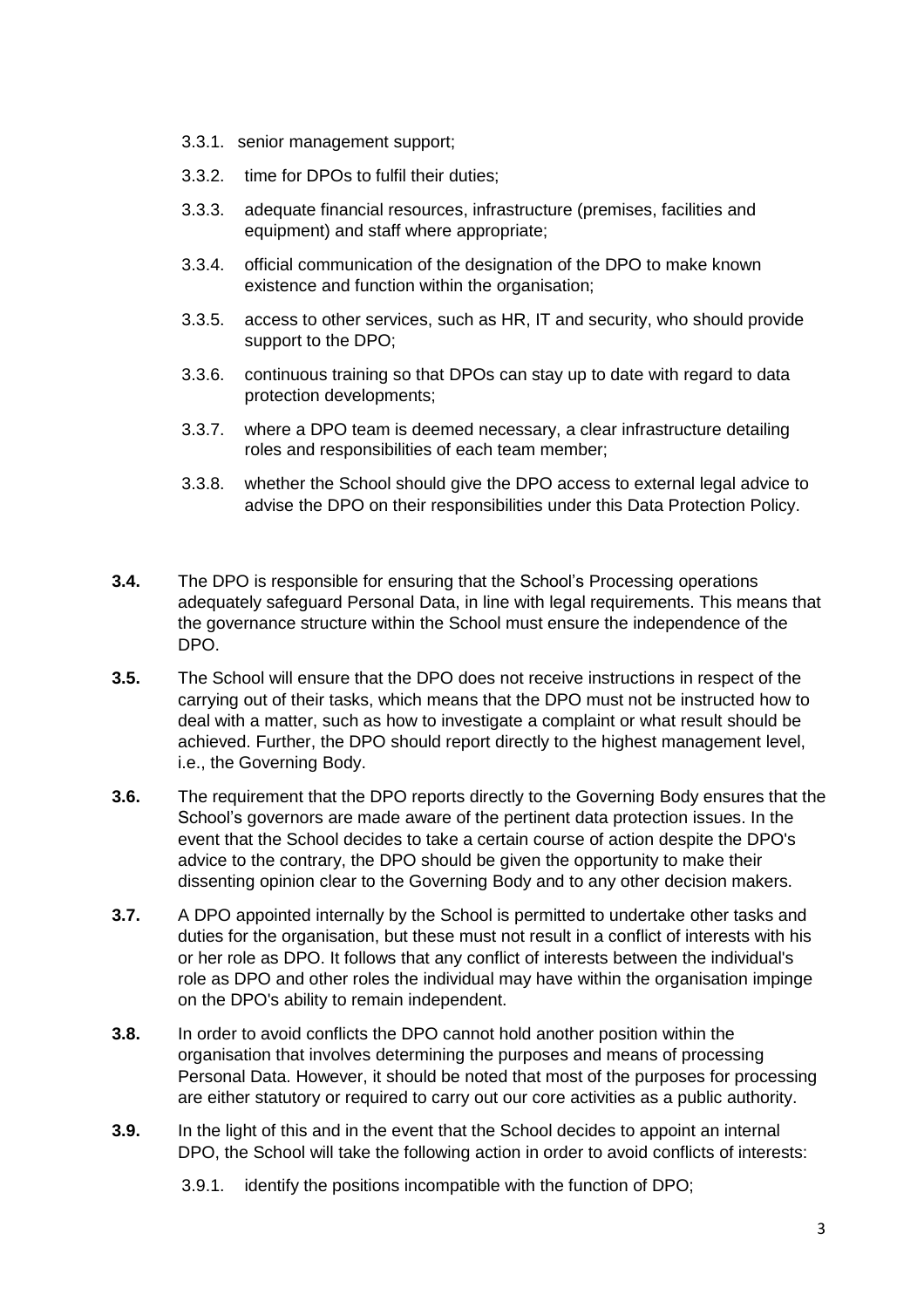- 3.9.2. draw up internal rules to this effect in order to avoid conflicts of interests which may include, for example, allocating some of the DPO's other duties to other members of staff, appointing a deputy DPO and / or obtaining advice from an external advisor if appropriate;
- 3.9.3. include a more general explanation of conflicts of interests;
- 3.9.4. Declare that the DPO has no conflict of interests with regard to his or her function as a DPO, as a way of raising awareness of this requirement;
- 3.9.5. include safeguards in the internal rules of the organisation and ensure that the job specification for the position of DPO or the service contract is sufficiently precise and detailed to avoid conflicts of interest.
- **3.10.** If you consider that the policy has not been followed in respect of Personal Data about yourself or others you should raise the matter with the DPO.

## **4. Definition of terms**

- **4.1. Biometric Data** means Personal Data resulting from specific technical processing relating to the physical, physiological or behavioural characteristics of a natural person, which allow or confirm the unique identification of that natural person, such as facial images;
- **4.2. Consent** of the Data Subject means any freely given, specific, informed and unambiguous indication of the Data Subject's wishes by which he or she, by a statement or by a clear affirmative action, signifies agreement to the processing of Personal Data relating to him or her;
- **4.3. Data** is information which is stored electronically, on a computer, or in certain paperbased filing systems or other media such as CCTV;
- **4.4. Data Subjects** for the purpose of this policy include all living individuals about whom we hold Personal Data. A Data Subject need not be a UK national or resident. A Data Subject need not be a UK national or resident. All Data Subjects have legal rights in relation to their Personal Data.
- **4.5. Data Controllers** means the natural or legal person, public authority, agency or other body which, alone or jointly with others, determines the purposes and means of the processing of Personal Data.
- **4.6. Data Users** include employees, volunteers, governors whose work involves using Personal Data. Data Users have a duty to protect the information they handle by following our data protection and security policies at all times;
- **4.7. Data Processors** means a natural or legal person, public authority, agency or other body which processes Personal Data on behalf of the Data Controller;
- **4.8. Parent** has the meaning given in the Education Act 1996 and includes any person having parental responsibility or care of a child;
- **4.9. Personal Data** means any information relating to an identified or identifiable natural person ('Data Subject'); an identifiable natural person is one who can be identified, directly or indirectly, in particular by reference to an identifier such as a name, an identification number, location data, an online identifier or to one or more factors specific to the physical, physiological, genetic, mental, economic, cultural or social identity of that natural person;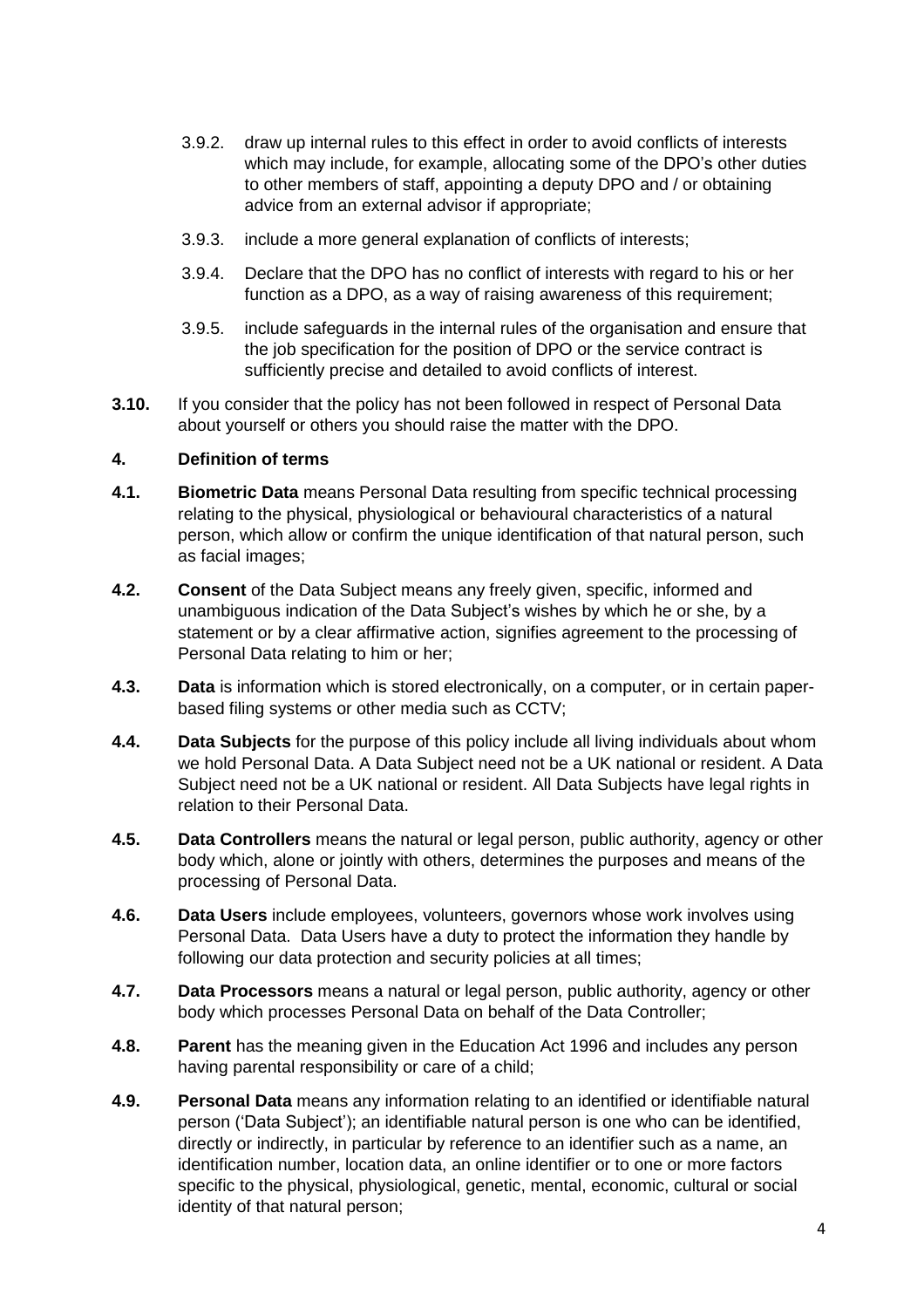- **4.10. Personal Data Breach** means a breach of security leading to the accidental or unlawful destruction, loss, alteration, unauthorised disclosure of, or access to, Personal Data transmitted, stored or otherwise processed;
- **4.11. Privacy by Design** means implementing appropriate technical and organisational measures in an effective manner to ensure compliance with the GDPR;
- **4.12. Processing** means any operation or set of operations which is performed on Personal Data or on sets of Personal Data, whether or not by automated means, such as collection, recording, organisation, structuring, storage, adaptation or alteration, retrieval, consultation, use, disclosure by transmission, dissemination or otherwise making available, alignment or combination, restriction, erasure or destruction;
- **4.13. Special Category or Sensitive Personal Data** means Personal Data revealing racial or ethnic origin, political opinions, religious or philosophical beliefs, or trade union membership and the processing of genetic data, biometric data for the purpose of uniquely identifying a natural person, data concerning health or data concerning a natural person's sex life or sexual orientation.

## **5. Data protection principles**

- **5.1.** Anyone processing Personal Data must comply with the enforceable principles of good practice. These provide that Personal Data must be:
	- 5.1.1. processed lawfully, fairly and in a transparent manner in relation to individuals;
	- 5.1.2. collected for specified, explicit and legitimate purposes and not further processed in a manner that is incompatible with those purposes; further processing for archiving purposes in the public interest, scientific or historical research purposes or statistical purposes shall not be considered to be incompatible with the initial purposes;
	- 5.1.3. adequate, relevant and limited to what is necessary in relation to the purposes for which they are processed;
	- 5.1.4. accurate and, where necessary, kept up to date; every reasonable step must be taken to ensure that Personal Data are inaccurate, having regard to the purposes for which they are processed, are erased or rectified without delay;
	- 5.1.5. kept in a form which permits identification of Data Subjects for no longer than is necessary for the purposes for which the Personal Data are processed; Personal Data may be stored for longer periods insofar as the Personal Data will be processed solely for archiving purposes in the public interest, scientific or historical research purposes or statistical purposes subject to implementation of the appropriate technical and organisational measures required by the GDPR in order to safeguard the rights and freedoms of individuals; and
	- 5.1.6. processed in a manner that ensures appropriate security of the Personal Data, including protection against unauthorised or unlawful processing and against accidental loss, destruction or damage, using appropriate technical or organisational measures.

## **6. Processed lawfully, fairly and in a transparent manner**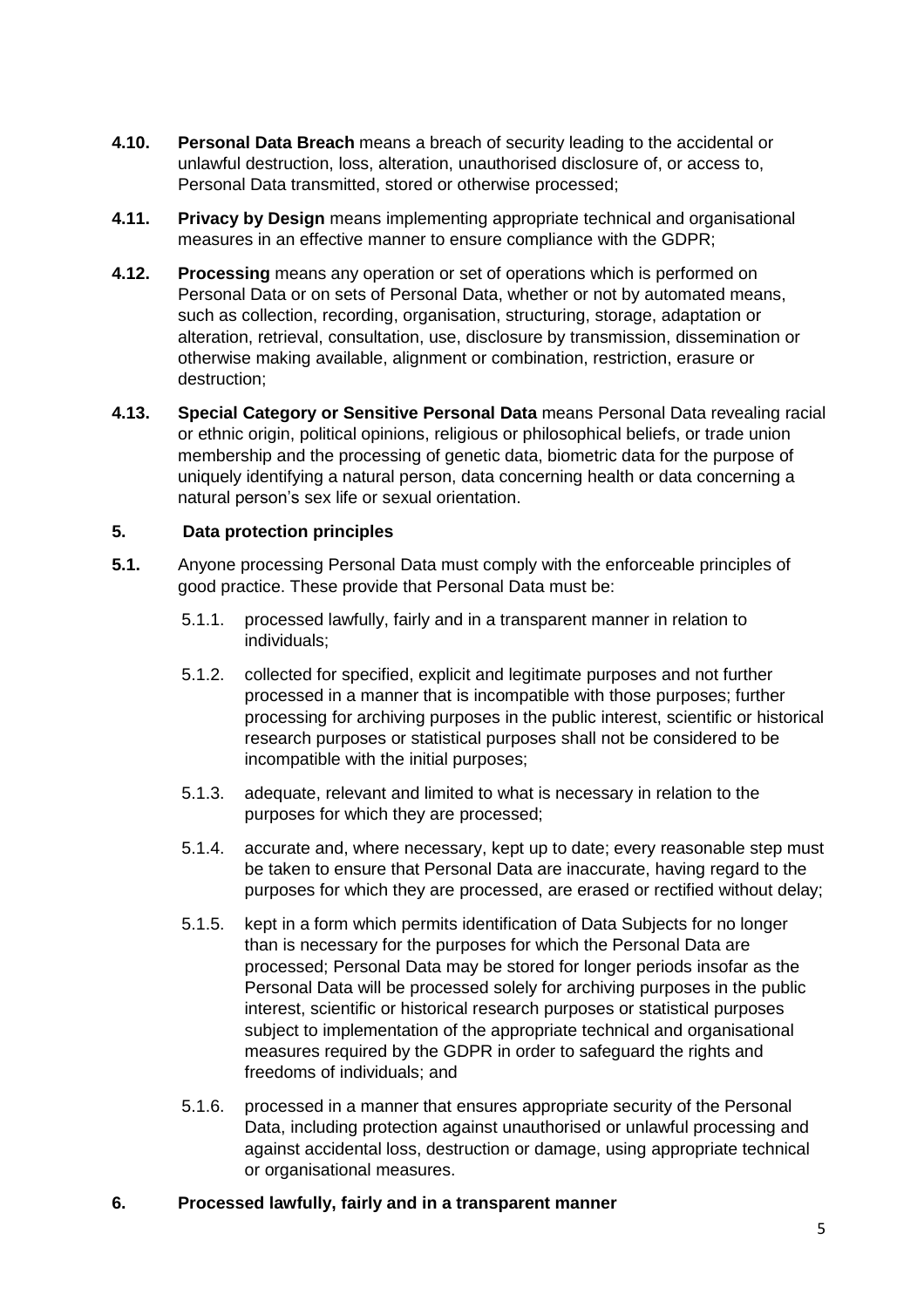- **6.1.** The GDPR is intended not to prevent the processing of Personal Data, but to ensure that it is done fairly and without adversely affecting the rights of the Data Subject. The Data Subject must be told who the Data Controller is (in this case the School), who the Data Controller's representative is (in this case the DPO), the purpose for which the data is to be Processed by us, and the identities of anyone to whom the Data may be disclosed or transferred.
- **6.2.** For Personal Data to be processed lawfully, certain conditions have to be met. These may include:
	- 6.2.1. where we have the Consent of the Data Subject;
	- 6.2.2. Where it is necessary for the performance of a Contract;
	- 6.2.3. where it is necessary for compliance with a legal obligation;
	- 6.2.4. where processing is necessary to protect the vital interests of the Data Subject or another person;
	- 6.2.5. where it is necessary for the performance of a task carried out in the public interest or in the exercise of official authority vested in the controller.
- **6.3.** Personal data may only be processed for the specific purposes notified to the Data Subject when the data was first collected, or for any other purposes specifically permitted by the Act. This means that Personal Data must not be collected for one purpose and then used for another. If it becomes necessary to change the purpose for which the data is processed, the Data Subject must be informed of the new purpose before any processing occurs.
- **6.4.** Special Category/Sensitive Personal Data

Some of the conditions for processing Special Category (defined in paragraph 4.13) and criminal offence Data, require us to have an Appropriate Policy Document (APD) in place, setting out and explaining our procedures for securing compliance with the regulations. Appendix 2 of this policy acts as the APD for processing Special Category Data.

- 6.4.1. The School will be processing Special Category/Sensitive Personal Data about our stakeholders. We recognise that the law states that this type of Data needs more protection. Therefore, Data Users must be more careful with the way in which we process Special Category/Sensitive Personal Data.
- 6.4.2. When Special Category/Sensitive Personal Data is being processed, as well as establishing a lawful basis (as outlined in paragraph 6.2 above), a separate condition for processing it must be met. In most cases the relevant conditions are likely to be that:
	- 6.4.2.1. the Data Subject's explicit consent to the processing of such data has been obtained
	- 6.4.2.2. processing is necessary for reasons of substantial public interest, on the basis of UK law which shall be proportionate to the aim pursued, where we respect the essence of the right to data protection and provide for suitable and specific measures to safeguard the fundamental rights and the interests of the Data Subject;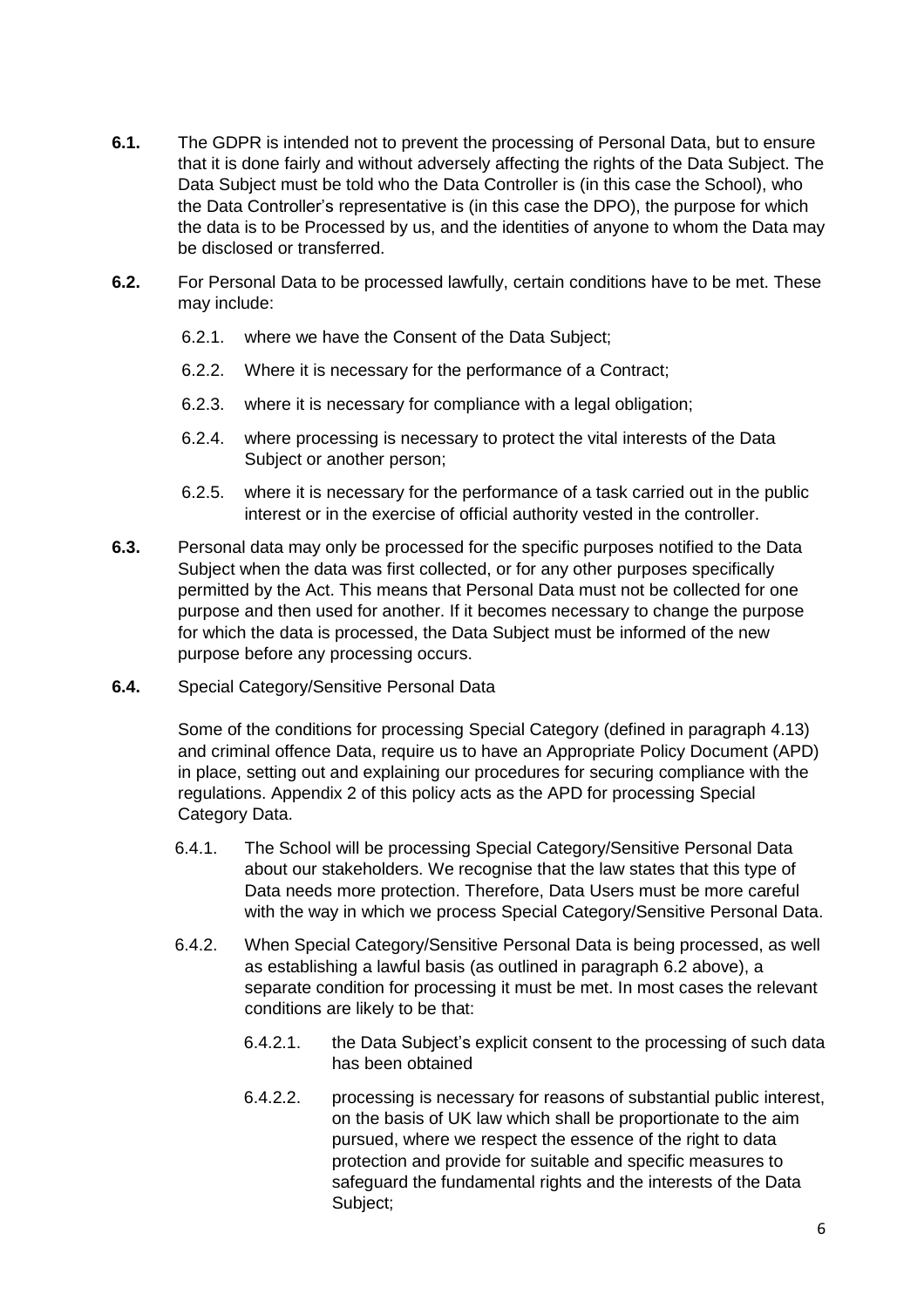- 6.4.2.3. processing is necessary to protect the vital interests of the Data Subject or of another natural person where the Data Subject is physically or legally incapable of giving consent;
- 6.4.2.4. processing is necessary for the purposes of carrying out the obligations and exercising specific rights of the Data Controller or of the Data Subject in the field of employment law in so far as it is authorised by UK law providing for appropriate safeguards for the fundamental rights and the interests of the Data Subject.
- 6.4.3. The School recognises that in addition to Special Category /Sensitive Personal Data, we are also likely to Process information about our stakeholders which is confidential in nature, for example, information about family circumstances, child protection or safeguarding issues. Appropriate safeguards must be implemented for such information, even if it does not meet the legal definition of Special Category/Sensitive Personal Data.

## **6.5.** Biometric Data

- 6.5.1. The School may process Biometric Data as part of an automated biometric recognition system, for example, for cashless catering or photo ID card systems where a pupil's photo is scanned automatically to provide him or her with services. Biometric Data is a type of Special Category Personal Data.
- 6.5.2. Where Biometric Data relating to pupils is processed, the School must ensure that each parent of a child is notified of the school's intention to use the child's Biometric Data and obtain the written consent of at least one parent before the data is taken from the pupil and used as part of an automated biometric recognition system. The School must not process the Biometric Data if a pupil under 18 years of age where:
	- 6.5.2.1. the child (whether verbally or non-verbally) objects or refuses to participate in the Processing of their Biometric Data;
	- 6.5.2.2. no Parent has Consented in writing to the processing; or
	- 6.5.2.3. a Parent has objected in writing to such processing, even if another Parent has given written Consent.
- 6.5.3. The School must provide reasonable alternative means of accessing services for those pupils who will not be using an automated biometric recognition system. The School will comply with any guidance or advice issued by the Department for Education on the use of Biometric Data from time to time.
- 6.5.4. The School must obtain the explicit Consent of staff, governors, or other Data Subjects before Processing their Biometric Data.
- **6.6.** Criminal convictions and offences
	- 6.6.1. There are separate safeguards in the GDPR for Personal Data relating to criminal convictions and offences.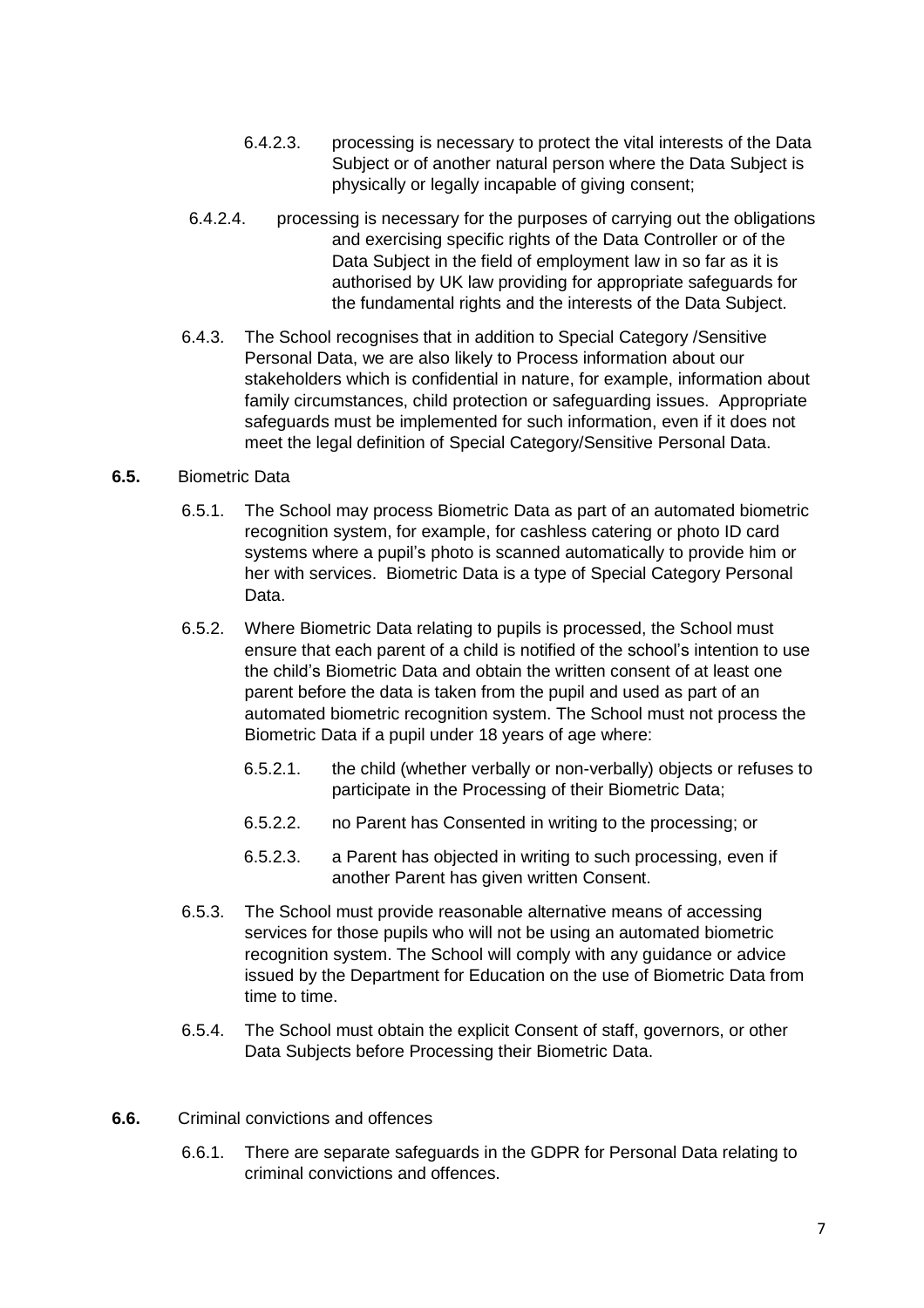- 6.6.2. It is likely that the School will Process Data about criminal convictions or offences. This may be as a result of pre-vetting checks we are required to undertake on staff and governors or due to information which we may acquire during the course of their employment or appointment.
- 6.6.3. In addition, from time to time we may acquire information about criminal convictions or offences involving pupils or Parents. This information is not routinely collected and is only likely to be processed by the School in specific circumstances, for example, if a child protection issue arises or if a parent / carer is involved in a criminal matter.
- 6.6.4. Where appropriate, such information may be shared with external agencies such as the child protection team at the Local Authority, the Local Authority Designated Officer and / or the Police. Such information will only be processed to the extent that it is lawful to do so and appropriate measures will be taken to keep the data secure.

## **6.7.** Transparency

- 6.7.1. One of the key requirements of the GDPR relates to transparency. This means that the School must keep Data Subjects informed about how their Personal Data will be processed when it is collected.
- 6.7.2. One of the ways we provide this information to individuals is through a privacy notice which sets out important information what we do with their Personal Data. The School has developed privacy notices for the following categories of people:

6.7.2.2. Parents

6.7.2.3. Staff

6.7.2.4. Governors

- 6.7.3. The School wishes to adopt a layered approach to keeping people informed about how we process their Personal Data. This means that the privacy notice is just one of the tools we will use to communicate this information. Employees are expected to use other appropriate and proportionate methods to tell individuals how their Personal Data is being processed if Personal Data is being processed in a way that is not envisaged by our privacy notices and / or at the point when individuals are asked to provide their Personal Data, for example, where Personal Data is collected about visitors to the premises or if we ask people to complete forms requiring them to provide their Personal Data.
- 6.7.4. We will ensure that privacy notices are concise, transparent, intelligible and easily accessible; written in clear and plain language, particularly if addressed to a child; and free of charge.

## **6.8.** Consent

6.8.1. The School must only process Personal Data on the basis of one or more of the lawful bases set out in the GDPR, which include Consent. Consent is not the only lawful basis and there are likely to be many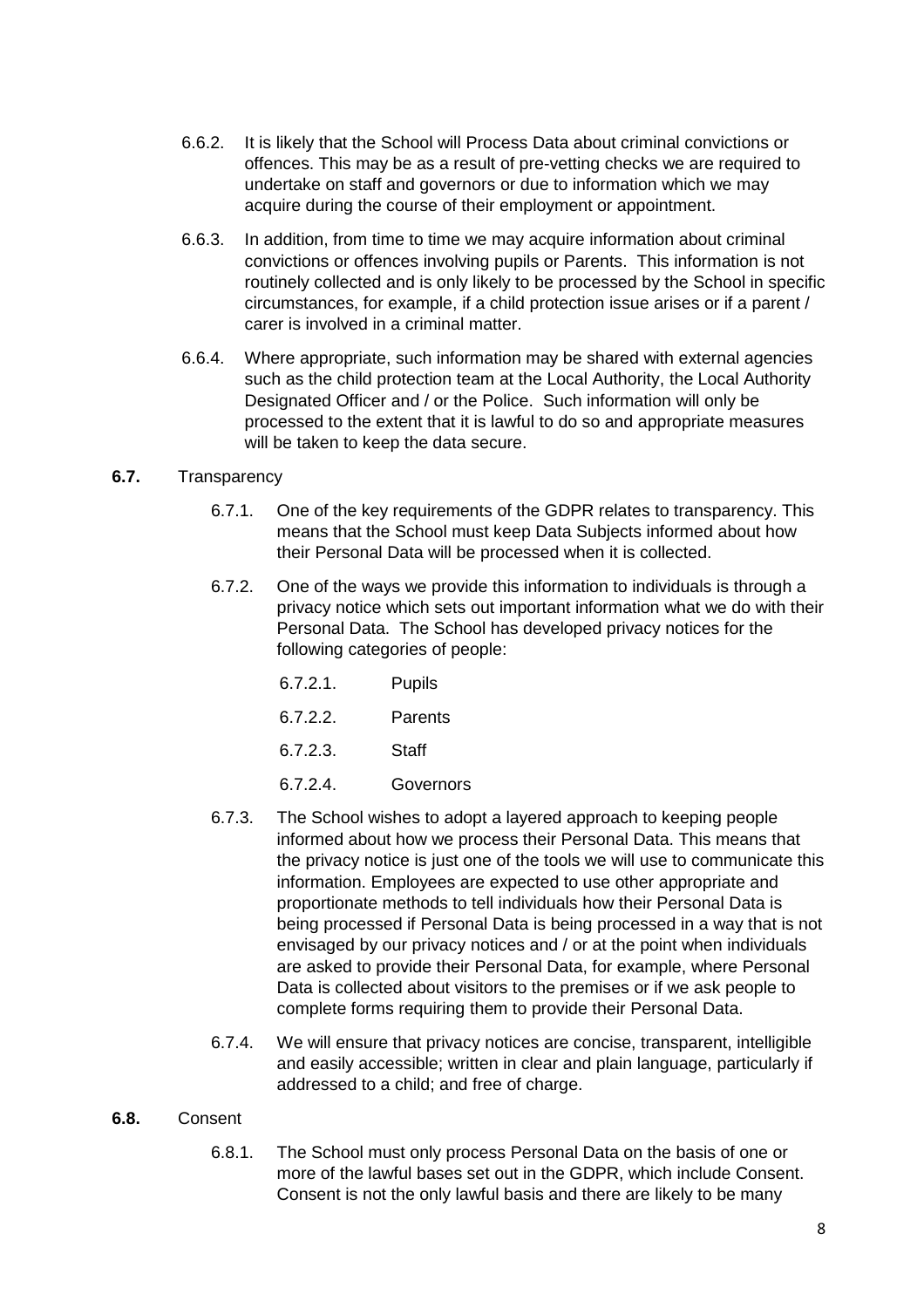circumstances when we process Personal Data and our justification for doing so is based on a lawful basis other than Consent.

- 6.8.2. A Data Subject consents to Processing of their Personal Data if they indicate agreement clearly either by a statement or positive action to the Processing. Consent requires affirmative action so silence, pre-ticked boxes or inactivity are unlikely to be sufficient. If Consent is given in a document which deals with other matters, then the Consent must be kept separate from those other matters.
- 6.8.3. In the event that we are relying on Consent as a basis for Processing Personal Data about pupils, if a pupil is aged under 13, we will need to obtain Consent from the Parent(s). In the event that we require Consent for Processing Personal Data about pupils aged 13 or over, we will require the Consent of the pupil although, depending on the circumstances, the School should consider whether it is appropriate to inform Parents about this process. Consent is likely to be required if, for example, the School wishes to use a photo of a pupil on its website or on social media. Consent is also required before any pupils are signed up to online learning platforms. Such Consent must be from the Parent is the pupil is aged under 13. When relying on Consent, we will make sure that the child understands what they are consenting to and we will not exploit any imbalance in power in the relationship between us.
- 6.8.4. Data Subjects must be easily able to withdraw Consent to Processing at any time and withdrawal must be promptly honoured. Consent may need to be refreshed if we intend to Process Personal Data for a different and incompatible purpose which was not disclosed when the Data Subject first consented.
- 6.8.5. Unless we can rely on another legal basis of Processing, Explicit Consent is usually required for Processing Special Category/Sensitive Personal Data. Often we will be relying on another legal basis (and not require Explicit Consent) to Process most types of Special Category/Sensitive Data.
- 6.8.6. Evidence and records of Consent must be maintained so that the School can demonstrate compliance with Consent requirements.

# **7. Specified, explicit and legitimate purposes**

- **7.1.** Personal data should only be collected to the extent that it is required for the specific purpose notified to the Data Subject, for example, in the Privacy Notice or at the point of collecting the Personal Data. Any data which is not necessary for that purpose should not be collected in the first place.
- **7.2.** The School will be clear with Data Subjects about why their Personal Data is being collected and how it will be processed. We cannot use Personal Data for new, different or incompatible purposes from that disclosed when it was first obtained unless we have informed the Data Subject of the new purposes and they have consented where necessary.

## **8. Adequate, relevant and limited to what is necessary**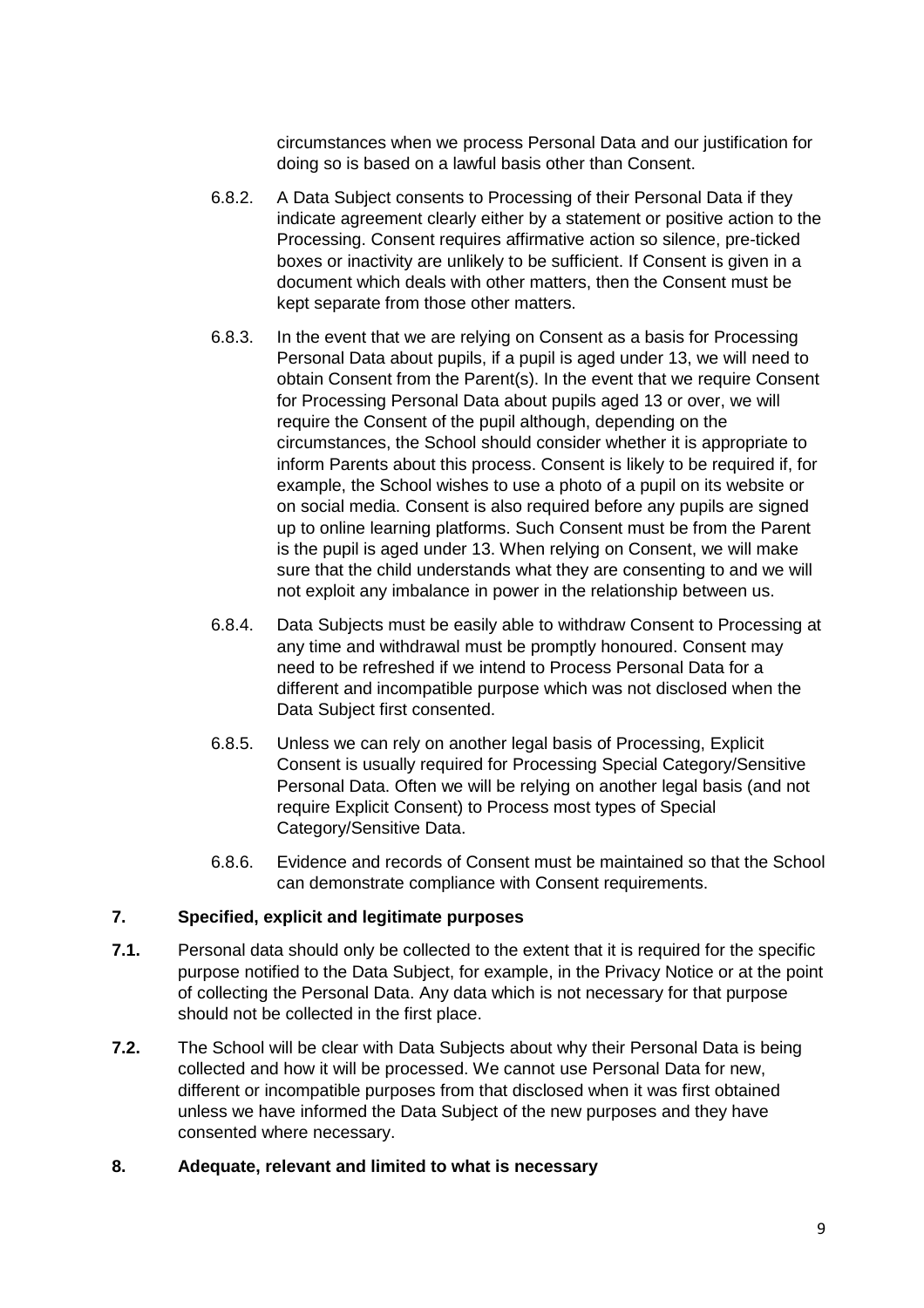- **8.1.** The School will ensure that the Personal Data collected is adequate to enable us to perform our functions and that the information is relevant and limited to what is necessary.
- **8.2.** In order to ensure compliance with this principle, the School will check records at appropriate intervals for missing, irrelevant or seemingly excessive information and may contact Data Subjects to verify certain items of Data.
- **8.3.** Employees must also give due consideration to any forms stakeholders are asked to complete and consider whether all the information is required. We may only collect Personal Data that is needed to operate as a school functions and we should not collect excessive data. We should ensure that any Personal Data collected is adequate and relevant for the intended purposes.
- **8.4.** The School will implement measures to ensure that Personal Data is processed on a 'Need to Know' basis. This means that the only members of staff or governors who need to know Personal Data about a Data Subject will be given access to it and no more information than is necessary for the relevant purpose will be shared. In practice, this means that the School may adopt a layered approach in some circumstances, for example, members of staff or governors may be given access to basic information about a pupil or employee if they need to know it for a particular purpose but other information about a Data Subject may be restricted to certain members of staff who need to know it, for example, where the information is Special Category/Sensitive Personal Data, relates to criminal convictions or offences or is confidential in nature (for example, child protection or safeguarding records).
- **8.5.** When Personal Data is no longer needed for specified purposes, it must be deleted or anonymised in accordance with the School's Data Retention guidelines.

## **9. Accurate and, where necessary, kept up to date**

- **9.1.** Personal data must be accurate and kept up to date. Information which is incorrect or misleading is not accurate and steps should therefore be taken to check the accuracy of any Personal Data at the point of collection and at regular intervals afterwards. Inaccurate or out-of-date data should be destroyed.
- **9.2.** If a Data Subject informs the School of a change of circumstances their records will be updated as soon as is practicable.
- **9.3.** Where a Data Subject challenges the accuracy of their data, the School will immediately mark the record as potentially inaccurate, or 'challenged'. In the case of any dispute, we shall try to resolve the issue informally, but if this proves impossible, disputes will be referred to the Data Protection Officer for their judgement. If the problem cannot be resolved at this stage, the Data Subject should refer their complaint to the Information Commissioner's Office. Until resolved the 'challenged' marker will remain and all disclosures of the affected information will contain both versions of the information.
- **9.4.** Notwithstanding paragraph 9.3, a Data Subject continues to have rights under the GDPR and may refer a complaint to the Information Commissioner's Office regardless of whether the procedure set out in paragraph 9.3 has been followed.

## **10. Data to be kept for no longer than is necessary for the purposes for which the Personal Data are processed**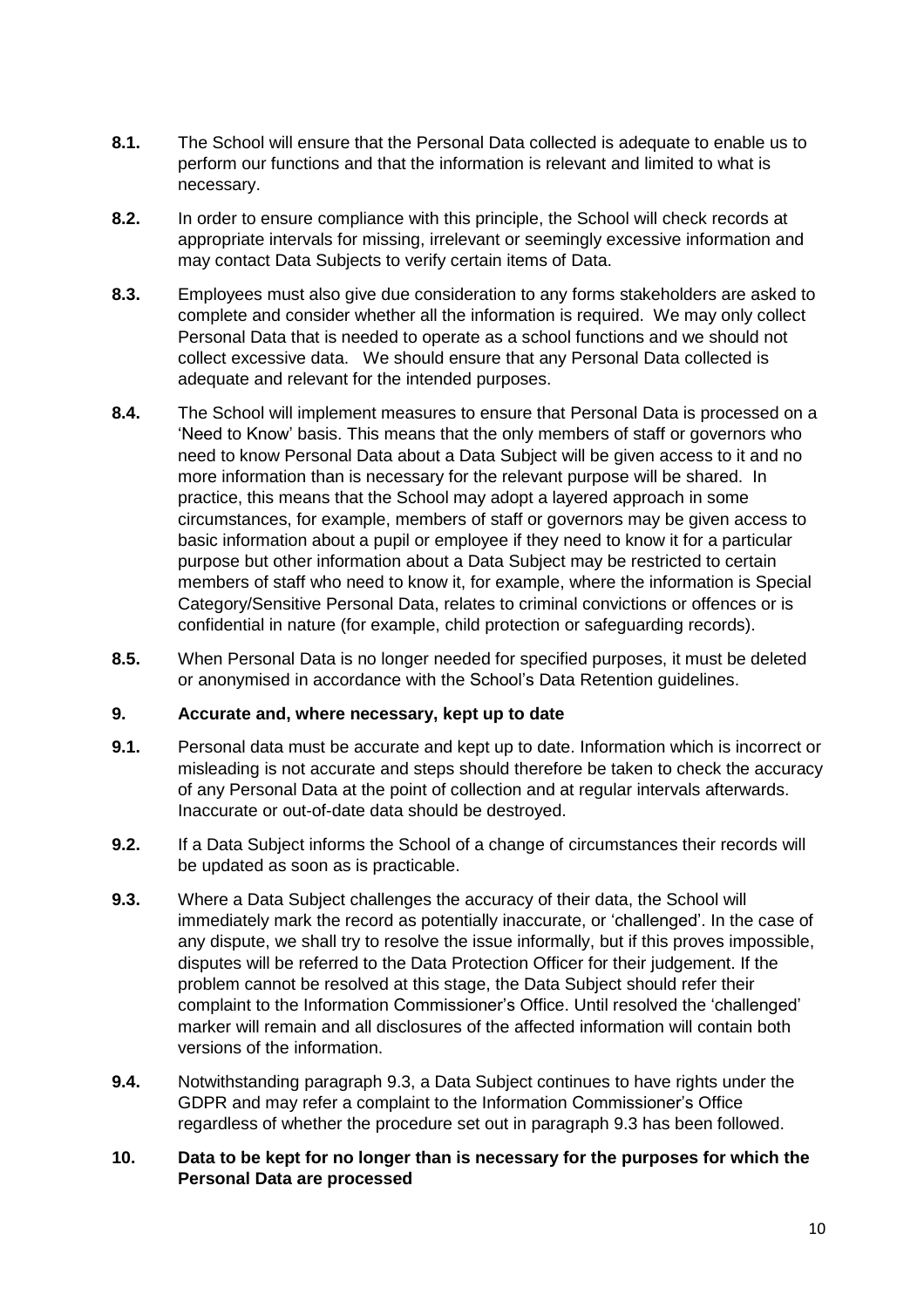- **10.1.** Personal data should not be kept longer than is necessary for the purpose for which it is held. This means that data should be destroyed or erased from our systems when it is no longer required.
- **10.2.** It is the duty of the DPO, after taking appropriate guidance for legal considerations, to ensure that obsolete data are properly erased. The School has a retention schedule for all data.

## **11. Data to be processed in a manner that ensures appropriate security of the Personal Data**

- **11.1.** The School has taken steps to ensure that appropriate security measures are taken against unlawful or unauthorised processing of Personal Data, and against the accidental loss of, or damage to, Personal Data. Data Subjects may apply to the courts for compensation if they have suffered damage from such a loss.
- **11.2.** We will develop, implement and maintain safeguards appropriate to our size, scope, our available resources, the amount of Personal Data that we own or maintain on behalf of others and identified risks (including use of encryption and Pseudonymisation where applicable). We will regularly evaluate and test the effectiveness of those safeguards to ensure security of our Processing of Personal Data.
- **11.3.** Data Users are responsible for protecting the Personal Data we hold. Data Users must implement reasonable and appropriate security measures against unlawful or unauthorised Processing of Personal Data and against the accidental loss of, or damage to, Personal Data. Data Users must exercise particular care in protecting Special Category/Sensitive Personal Data from loss and unauthorised access, use or disclosure.
- **11.4.** The GDPR requires us to put in place procedures and technologies to maintain the security of all Personal Data from the point of collection to the point of destruction. Data Users must follow all these procedures and technologies and must comply with all applicable aspects of our Data Security Policy and not attempt to circumvent the administrative, physical and technical safeguards we implement and maintain in accordance with the GDPR and relevant standards to protect Personal Data.
- **11.5.** Maintaining data security means guaranteeing the confidentiality, integrity and availability of the Personal Data, defined as follows:
	- 11.5.1. **Confidentiality** means that only people who are authorised to use the data can access it.
	- 11.5.2. **Integrity** means that Personal Data should be accurate and suitable for the purpose for which it is processed.
	- 11.5.3. **Availability** means that authorised users should be able to access the data if they need it for authorised purposes.
- **11.6.** It is the responsibility of all members of staff and governors to work together to ensure that the Personal Data we hold is kept secure. We rely on our colleagues to identify and report any practices that do not meet these standards so that we can take steps to address any weaknesses in our systems. Anyone who has any comments or concerns about security should notify the Headteacher or the DPO team.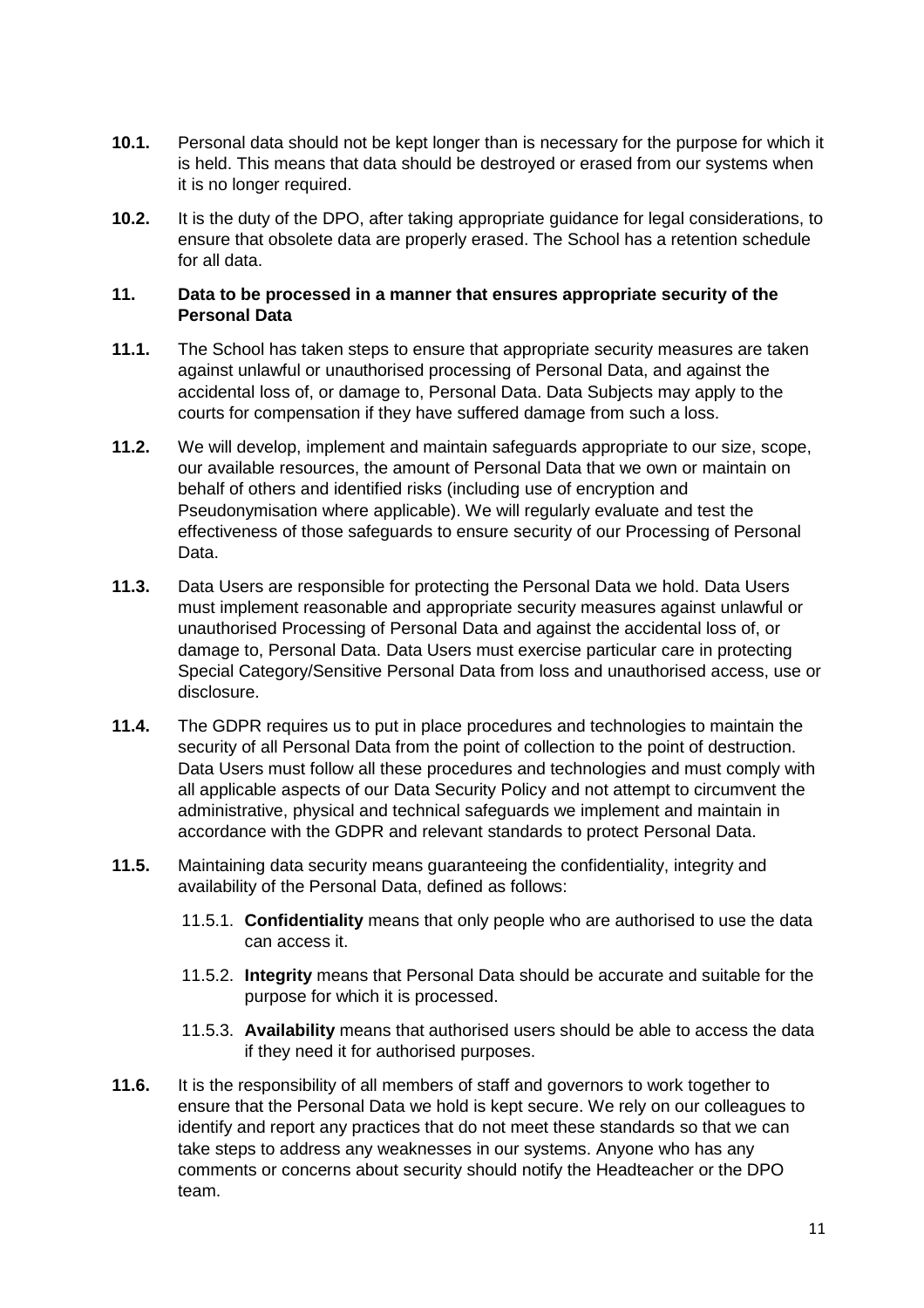- **11.7.** Please see our Data Security Policy for details for the arrangements in place to keep Personal Data secure
- **11.8.** Governors
	- 11.8.1. Governors are likely to process Personal Data when they are performing their duties, for example, if they are dealing with employee issues, pupil exclusions or parent complaints. Governors should be trained on the School's data protection processes as part of their induction and should be informed about their responsibilities to keep Personal Data secure. This includes:
		- 11.8.1.1. Ensure that Personal Data which comes into their possession as a result of their School duties is kept secure from third parties, including family members and friends;
		- 11.8.1.2. Ensure they are provided with a copy of the School's Data Security Policy;
		- 11.8.1.3. Using only a School email account for any School-related communications;
		- 11.8.1.4. Ensuring that any School-related communications or information stored or saved on an electronic device or computer is password protected and if appropriate and reasonably possible encrypted;
		- 11.8.1.5. Taking appropriate measures to keep Personal Data secure, which includes ensuring that hard copy documents are securely locked away so that they cannot be access by third parties;
	- 11.8.2. Governors will be asked to read and sign an Acceptable Use Agreement.

## **12. Processing in line with Data Subjects' rights**

- **12.1.** Data Subjects have rights when it comes to how we handle their Personal Data. Some of these rights may not apply depending on the lawful basis being used for Processing. These include rights to:
	- 12.1.1. withdraw Consent to Processing at any time;
	- 12.1.2. receive certain information about the Data Controller's Processing activities;
	- 12.1.3. request access to their Personal Data that we hold;
	- 12.1.4. prevent our use of their Personal Data for direct marketing purposes;
	- 12.1.5. ask us to erase Personal Data if it is no longer necessary in relation to the purposes for which it was collected or processed or to rectify inaccurate data or to complete incomplete data;
	- 12.1.6. restrict Processing in specific circumstances;
	- 12.1.7. challenge Processing which has been justified on the basis of our legitimate interests or in the public interest;
	- 12.1.8. request a copy of an agreement under which Personal Data is transferred outside of the EEA;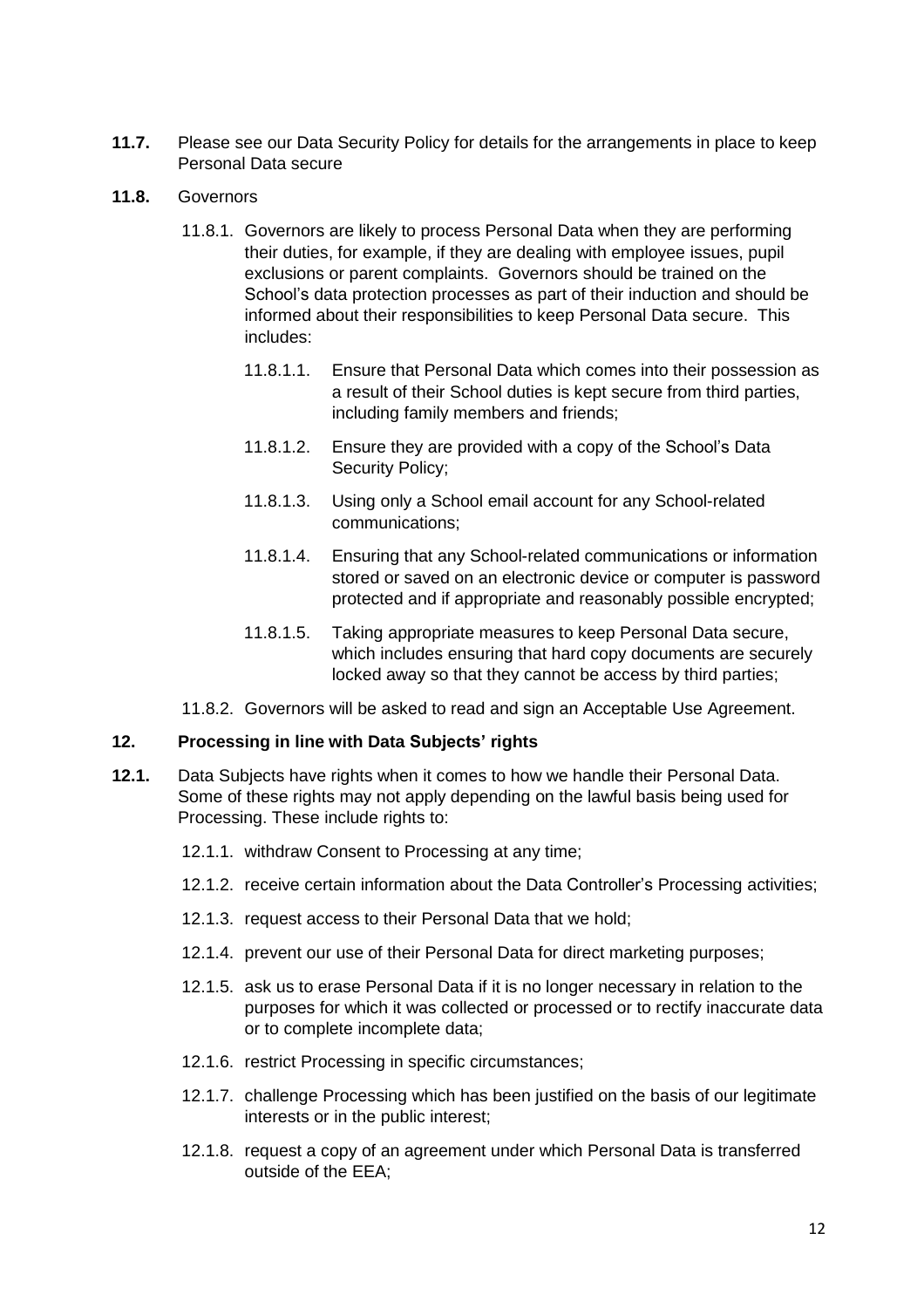- 12.1.9. object to decisions based solely on Automated Processing, including profiling (Automated Decision Making);
- 12.1.10. prevent Processing that is likely to cause damage or distress to the Data Subject or anyone else;
- 12.1.11. be notified of a Personal Data Breach which is likely to result in high risk to their rights and freedoms;
- 12.1.12. make a complaint to the supervisory authority (the ICO); and
- 12.1.13. in limited circumstances, receive or ask for their Personal Data to be transferred to a third party in a structured, commonly used and machine readable format.
- **12.2.** We are required to verify the identity of an individual requesting Data under any of the rights listed above. Members of staff should not allow third parties to persuade them into disclosing Personal Data without proper authorisation.

## **13. Dealing with subject access requests**

- **13.1.** The GDPR extends to all Data Subjects a right of access to their own Personal Data. A formal request from a Data Subject for information that we hold about them may be made in writing or verbally. The School can invite a Data Subject to complete a form but we may not insist that they do so.
- **13.2.** It is important that all members of staff are able to recognise that a written request made by a person for their own information is likely to be a valid Subject Access Request, even if the Data Subject does not specifically use this phrase in their request or refer to the GDPR. In some cases, a Data Subject may mistakenly refer to the "Freedom of Information Act" but this should not prevent the School from responding to the request as being made under the GDPR, if appropriate. Some requests may contain a combination of a Subject Access Request for Personal Data under the GDPR and a request for information under the Freedom of Information Act 2000 ("FOIA"). Requests for information under the FOIA must be dealt with promptly and in any event within 20 school days.
- **13.3.** Any member of staff who receives a written request of this nature must immediately forward it to the DPO as the statutory time limit for responding is thirty calendar days.
- **13.4.** As the time for responding to a request does not stop during the periods when the School is closed for the holidays, we will attempt to mitigate any impact this may have on the rights of data subjects to request access to their data by implementing the following measures: All requests for information will be sent to other members of the DPO team.
- **13.5.** A fee may no longer be charged to the individual for provision of this information (previously a fee of £10 could be charged under the DPA 1998).
- **13.6.** The School may ask the Data Subject for reasonable identification so that they can satisfy themselves about the person's identity before disclosing the information.
- **13.7.** In order to ensure that people receive only information about themselves it is essential that a formal system of requests is in place.
- **13.8.** Requests from pupils who are considered mature enough to understand their rights under the GDPR will be processed as a Subject Access Request as outlined below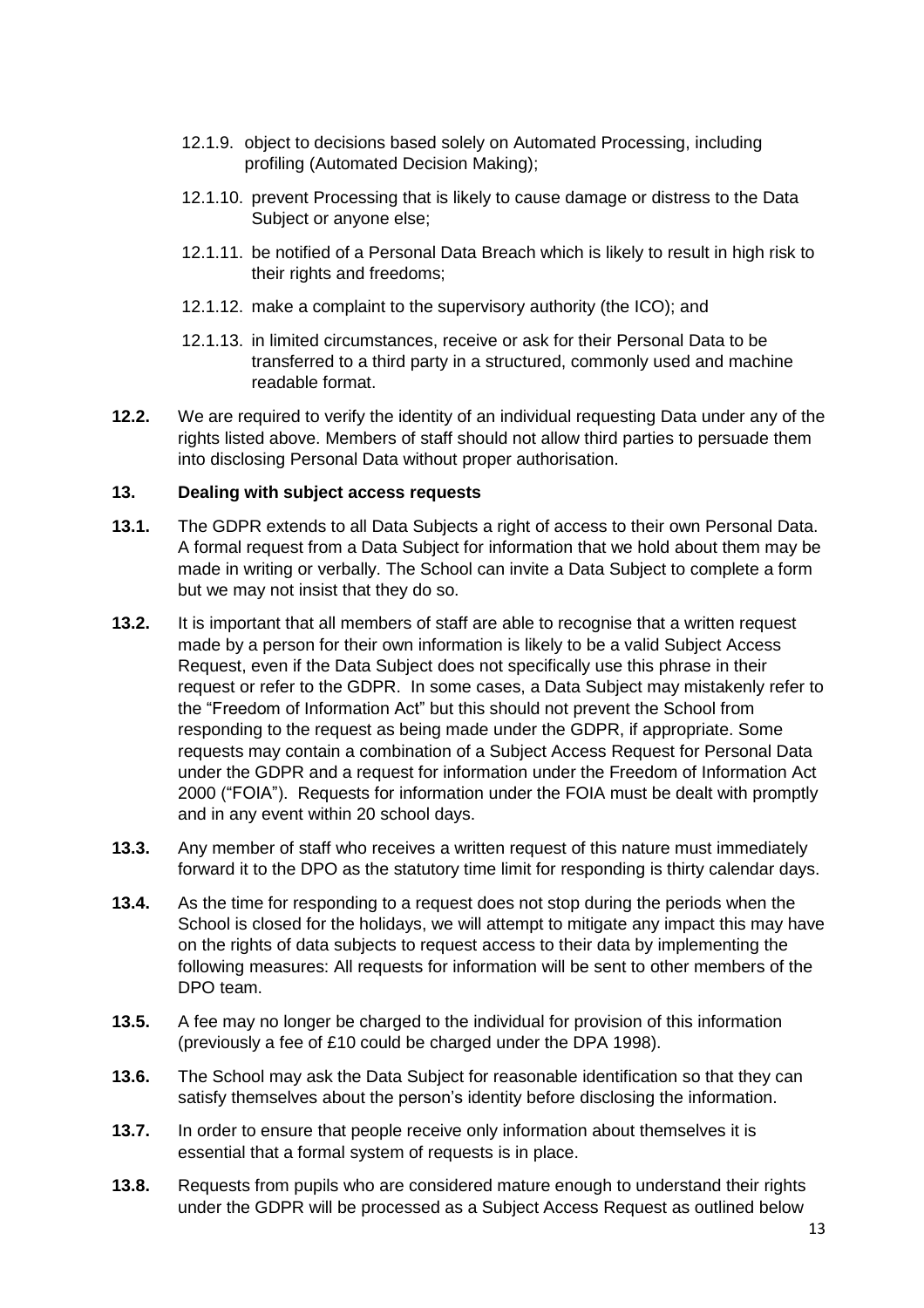and the Data will be given directly to the pupil (subject to any exemptions that apply under the GDPR or other legislation). As the age when a young person is deemed to be able to give Consent for online services is 13, we will use this age as a guide for when pupils may be considered mature enough to exercise their own subject access rights. In every case it will be for the School, as Data Controller, to assess whether the child is capable of understanding their rights under the GDPR and the implications of their actions, and so decide whether the Parent needs to make the request on the child's behalf. A Parent would normally be expected to make a request on a child's behalf if the child is younger than 13 years of age.

- **13.9.** Requests from pupils who do not appear to understand the nature of the request will be referred to their Parents or carers.
- **13.10.** Requests from Parents in respect of their own child will be processed as requests made on behalf of the Data Subject (the child) where the pupil is aged under 13 (subject to any exemptions that apply under the Act or other legislation). If the Parent makes a request for their child's Personal Data and the child is aged 13 or older and / or the School considers the child to be mature enough to understand their rights under the GDPR, the School shall ask the pupil for their Consent to disclosure of the Personal Data if there is no other lawful basis for sharing the Personal Data with the Parent (subject to any enactment or guidance which permits the School to disclose the Personal Data to a Parent without the child's Consent). If Consent is not given to disclosure, the School shall not disclose the Personal Data if to do so would breach any of the data protection principles.
- **13.11.** It should be noted that the Education (Pupil Information) (England) Regulations 2005 (the "Regulations") applies to maintained schools so the rights available to parents in those Regulations to access their child's educational records apply to the School. This means that following receipt of a request from a parent for a copy of their child's educational records, the School must provide a copy within 15 school days, subject to any exemptions or court orders which may apply. The School may charge a fee (not exceeding the cost of supply) for providing a copy of the educational record, depending on the number of pages as set out in the Regulations. This is a separate statutory right that parents of children who attend maintained schools have so such requests should not be treated as a Subject Access Request.
- **13.12.** Following receipt of a subject access request, and provided that there is sufficient information to process the request, an entry should be made in the School's Subject Access log book, showing the date of receipt, the Data Subject's name, the name and address of requester (if different), the type of data required (e.g., Student Record, Personnel Record), and the planned date for supplying the information (not more than one calendar month from the request date). Should more information be required to establish either the identity of the Data Subject (or agent) or the type of Data requested, the date of entry in the log will be date on which sufficient information has been provided.
- **13.13.** Where requests are "manifestly unfounded or excessive", in particular because they are repetitive, the School can:
	- 13.13.1. charge a reasonable fee taking into account the administrative costs of providing the information; or
	- 13.13.2. refuse to respond.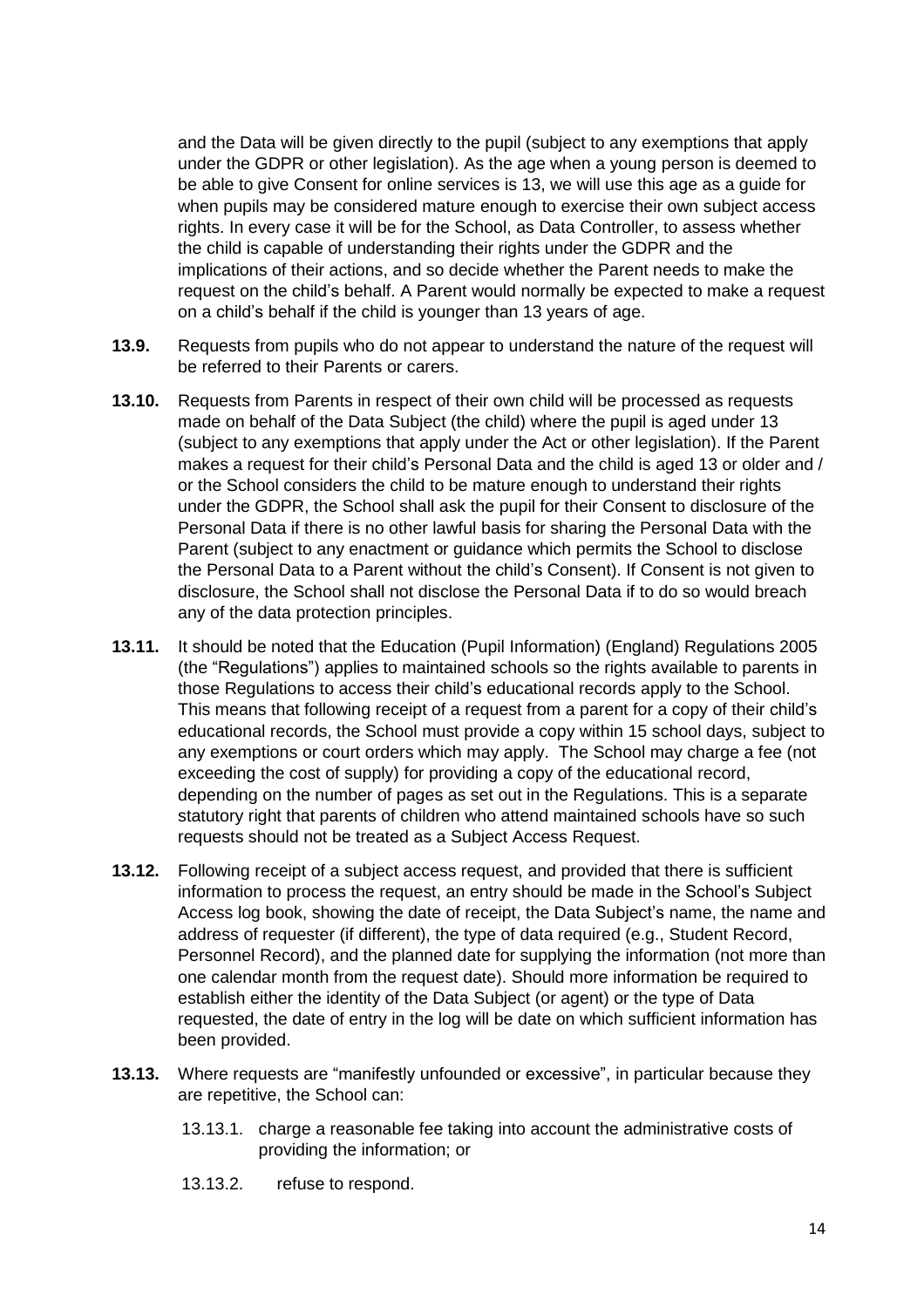However, this will be discussed first with the Information Commissioners Office (ICO), as typically they advise organisations to act with a high level of accountability and transparency, which means co-operating with requesters under most circumstances.

- **13.14.** Where we refuse to respond to a request, the response must explain why to the individual, informing them of their right to complain to the supervisory authority and to a judicial remedy without undue delay and at the latest within one month. Members of staff should refer to any guidance issued by the ICO on Subject Access Requests and consult the DPO before refusing a request.
- **13.15.** Certain information may be exempt from disclosure so members of staff will need to consider what exemptions (if any) apply and decide whether you can rely on them. For example, information about third parties may be exempt from disclosure. In practice, this means that you may be entitled to withhold some documents entirely or you may need to redact parts of them. Care should be taken to ensure that documents are redacted properly. Please seek further advice or support from the DPO if you are unsure which exemptions apply.
- **13.16.** In the context of a School a subject access request is normally part of a broader complaint or concern from a Parent or may be connected to a disciplinary or grievance for an employee. Members of staff should therefore ensure that the broader context is taken into account when responding to a request and seek advice if required on managing the broader issue and the response to the request.

## **14. Providing information over the telephone**

- **14.1.** Any member of staff dealing with telephone enquiries should be careful about disclosing any Personal Data held by the School whilst also applying common sense to the particular circumstances. In particular they should:
	- 14.1.1. Check the caller's identity to make sure that information is only given to a person who is entitled to it.
	- 14.1.2. Suggest that the caller put their request in writing if they are not sure about the caller's identity and where their identity cannot be checked.
	- 14.1.3. Refer to their line manager or the DPO team for assistance in difficult situations. No-one should feel pressurised into disclosing personal information.

## **15. Authorised disclosures**

- **15.1.** The School will only disclose data about individuals if one of the lawful bases apply.
- **15.2.** Only authorised and trained staff are allowed to make external disclosures of Personal Data. The School will regularly share Personal Data with third parties where it is lawful and appropriate to do so including, but not limited to, the following:
	- 15.2.1. Local Authorities
	- 15.2.2. the Department for Education
	- 15.2.3. the Diocese of St Albans
	- 15.2.4. the Disclosure and Barring Service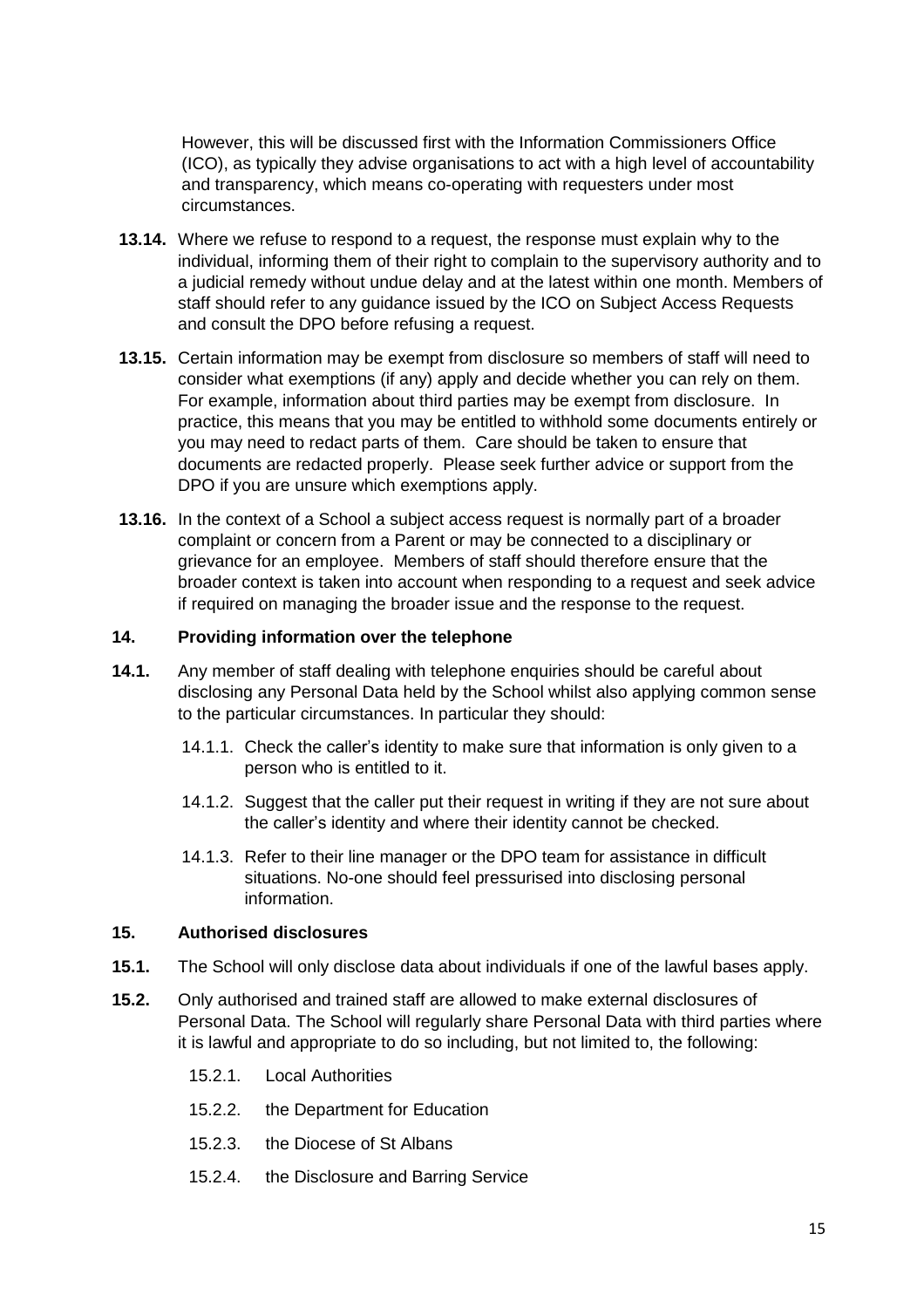- 15.2.5. the Teaching Regulation Agency
- 15.2.6. the Teachers' Pension Service
- 15.2.7. the Local Government Pension Scheme which is administered by Hertfordshire County Council
- 15.2.8. Commissioned providers of local authority services (e.g., Herts for Learning Ltd)
- 15.2.9. HMRC
- 15.2.10. the Police or other law enforcement agencies
- 15.2.11. our legal advisors and other consultants
- 15.2.12. insurance providers
- 15.2.13. occupational health advisors
- 15.2.14. NHS health professionals including educational psychologists and school nurses;
- 15.2.15. Education Welfare Officers;
- 15.2.16. Courts, if ordered to do so;
- 15.2.17. Prevent teams in accordance with the Prevent Duty on schools;
- 15.2.18. other schools, for example, if we are negotiating a managed move and we have Consent to share information in these circumstance
- 15.2.19. Schools that pupils attend after leaving us;
- 15.2.20. Behaviour Watch including the parent evening system
- 15.2.21. Parent Mail
- 15.2.22. School Comms
- 15.2.23. School2School
- 15.2.24. S2S (school to school data Transfer system)
- **15.3.** Some of the organisations we share Personal Data with may also be Data Controllers in their own right in which case we will be joint controllers of Personal Data and may be jointly liable in the event of any Data Breaches.
- **15.4.** Data Sharing Agreements should be completed when setting up 'on-going' or 'routine' information sharing arrangements with third parties who are Data Controllers in their own right. However, they are not needed when information is shared in one-off circumstances but a record of the decision and the reasons for sharing information should be kept.
- **15.5.** All Data Sharing Agreements must be signed off by the Data Protection Officer who will keep a register of all Data Sharing Agreements.
- **15.6.** The GDPR requires Data Controllers to have a written contract in place with Data Processors which must include specific clauses relating to the way in which the data is Processed ("GDPR clauses"). A summary of the GDPR requirements for contracts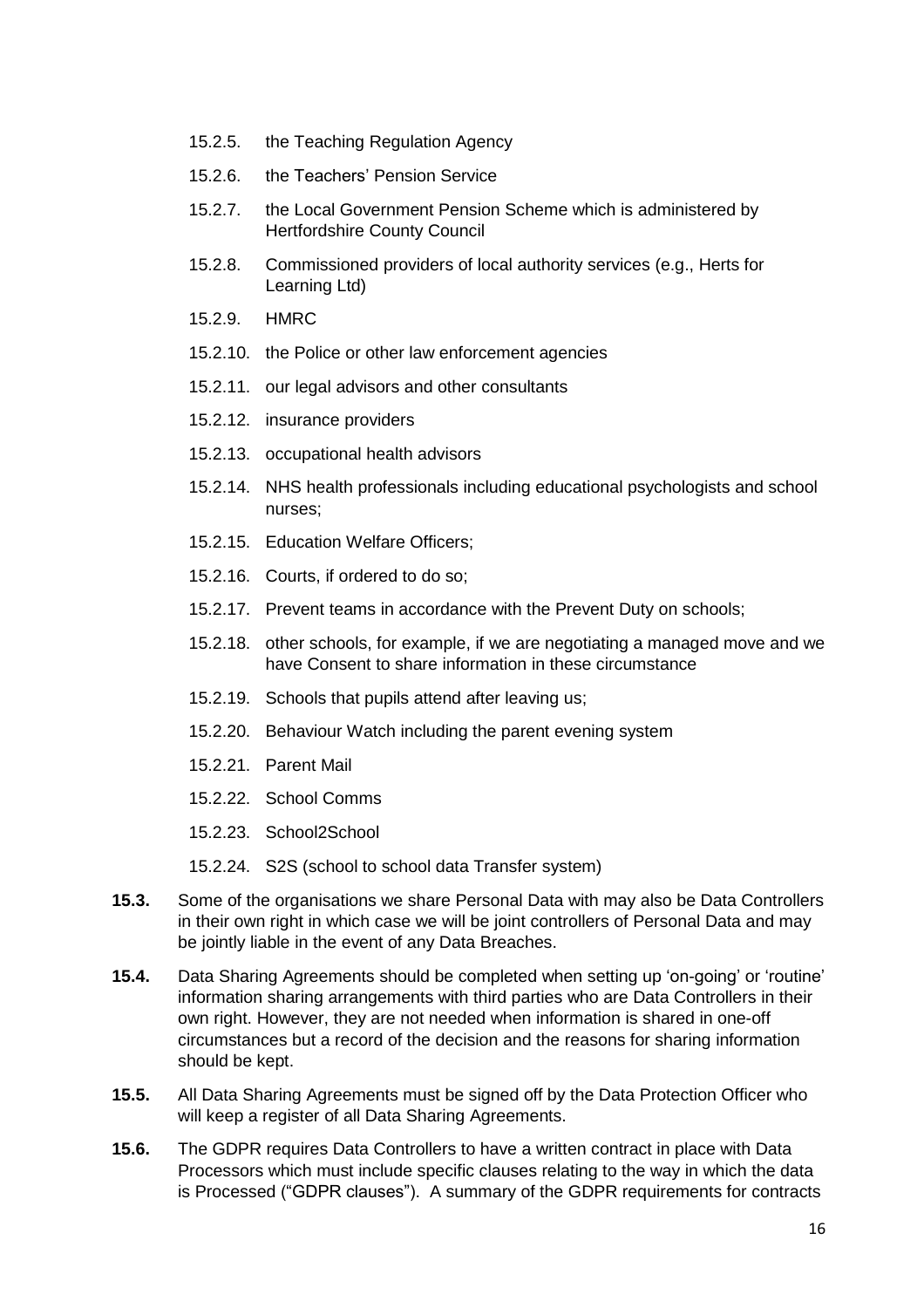with Data Processors is set out in Appendix 1. It will be the responsibility of the School to ensure that the GDPR clauses have been added to the contract with the Data Processor. Personal data may only be transferred to a Data Processor if they agree to put in place adequate technical, organisational and security measures themselves.

**15.7.** In some cases, Data Processors may attempt to include additional wording when negotiating contracts which attempts to allocate some of the risk relating to compliance with the GDPR, including responsibility for any Personal Data Breaches, onto the School. In these circumstances, the member of staff dealing with the contract should contact the DPO for further advice before agreeing to include such wording in the contract.

## **16. Reporting a Personal Data Breach**

- **16.1.** The GDPR requires Data Controllers to notify any Personal Data Breach to the ICO and, in certain instances, the Data Subject.
- **16.2.** A notifiable Personal Data Breach must be reported to the ICO without undue delay and where feasible within 72 hours, unless the data breach is unlikely to result in a risk to the individuals.
- **16.3.** If the breach is likely to result in high risk to affected Data Subjects, the GDPR, requires organisations to inform them without undue delay.
- **16.4.** It is the responsibility of the DPO, or the nominated deputy, to decide whether to report a Personal Data Breach to the ICO.
- **16.5.** We have put in place procedures to deal with any suspected Personal Data Breach and will notify Data Subjects or any applicable regulator where we are legally required to do so.
- **16.6.** As the School is closed or has limited staff available during school holidays, there will be times when our ability to respond to a Personal Data Breach promptly and within the relevant timescales will be affected. We will consider any appropriate measures that we can implement to mitigate the impact this may have on Data Subjects when we develop our Security Incident/Data Breach Response Plan.
- **16.7.** If a member of staff or governor knows or suspects that a Personal Data Breach has occurred, Our Security Incident/Data Breach Response Plan must be followed. In particular, the DPO or such other person identified in our Security Incident Response Plan must be notified immediately. You should preserve all evidence relating to the potential Personal Data Breach.

## **17. Accountability**

- **17.1.** The School must implement appropriate technical and organisational measures in an effective manner, to ensure compliance with data protection principles. The School is responsible for, and must be able to demonstrate, compliance with the data protection principles.
- **17.2.** The School must have adequate resources and controls in place to ensure and to document GDPR compliance including:
	- 17.2.1. appointing a suitably qualified DPO and an executive team accountable for data privacy;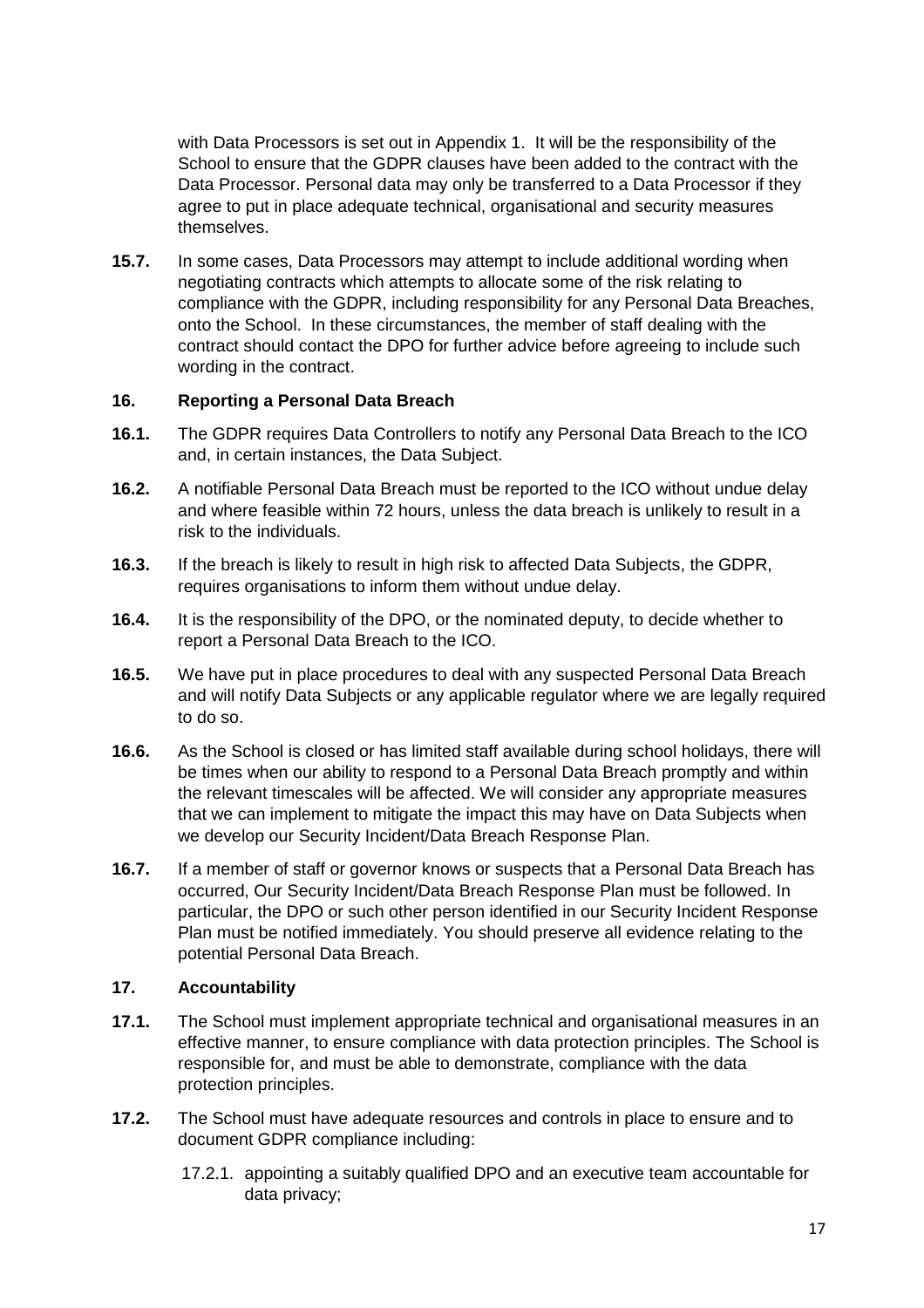- 17.2.2. implementing Privacy by Design when Processing Personal Data and completing Data Protection Impact Assessments (DPIAs) where Processing presents a high risk to rights and freedoms of Data Subjects;
- 17.2.3. integrating data protection into internal documents including this Data Protection Policy, related policies and Privacy Notices;
- 17.2.4. regularly training employees and governors on the GDPR, this Data Protection Policy, related policies and data protection matters including, for example, Data Subject's rights, Consent, legal bases, DPIA and Personal Data Breaches. The School must maintain a record of training attendance by School personnel; and
- 17.2.5. regularly testing the privacy measures implemented and conducting periodic reviews and audits to assess compliance, including using results of testing to demonstrate compliance improvement effort.

## **18. Record keeping**

- **18.1.** The GDPR requires us to keep full and accurate records of all our Data Processing activities.
- **18.2.** We must keep and maintain accurate records reflecting our Processing including records of Data Subjects' Consents and procedures for obtaining Consents.
- **18.3.** These records should include, at a minimum, the name and contact details of the Data Controller and the DPO, clear descriptions of the Personal Data types, Data Subject types, Processing activities, Processing purposes, third-party recipients of the Personal Data, Personal Data storage locations, Personal Data transfers, the Personal Data's retention period and a description of the security measures in place. In order to create such records, data maps should be created which should include the detail set out above together with appropriate data flows.

## **19. Training and audit**

- **19.1.** We are required to ensure all School personnel have undergone adequate training to enable us to comply with data privacy laws. We must also regularly test our systems and processes to assess compliance.
- **19.2.** Members of staff must attend all mandatory data privacy related training.
- **19.3.** Data Protection awareness training is included in the induction process for all new staff.

#### **20. Privacy By Design and Data Protection Impact Assessment (DPIA)**

- **20.1.** We are required to implement Privacy by Design measures when Processing Personal Data by implementing appropriate technical and organisational measures (like Pseudonymisation) in an effective manner, to ensure compliance with data privacy principles.
- **20.2.** This means that we must assess what Privacy by Design measures can be implemented on all programs/systems/processes that Process Personal Data by taking into account the following:

20.2.1. the state of the art;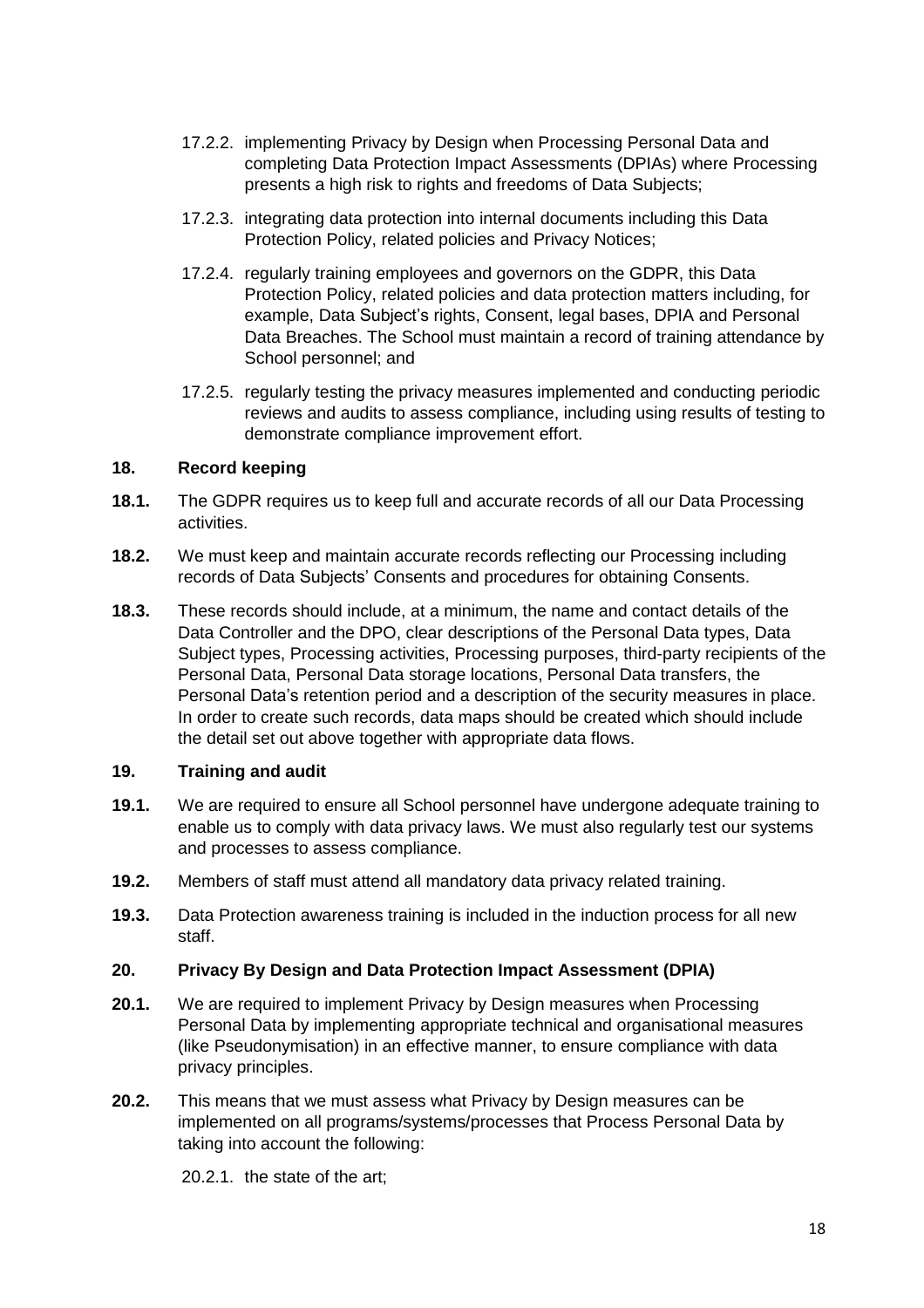- 20.2.2. the cost of implementation;
- 20.2.3. the nature, scope, context and purposes of Processing; and
- 20.2.4. the risks of varying likelihood and severity for rights and freedoms of Data Subjects posed by the Processing.
- **20.3.** We are also required to conduct DPIAs in respect to high-risk Processing.
- **20.4.** The School should conduct a DPIA and discuss the findings with the DPO when implementing major system or business change programs involving the Processing of Personal Data including:
	- 20.4.1. use of new technologies (programs, systems or processes), or changing technologies (programs, systems or processes);
	- 20.4.2. Automated Processing including profiling and ADM;
	- 20.4.3. large scale Processing of Special Category/Sensitive Data; and

20.4.4. large scale, systematic monitoring of a publicly accessible area.

- **20.5.** We will also undertake a DPIA as a matter of good practice to help us to assess and mitigate the risks to pupils. If our processing is likely to result in a high risk to the rights and freedom of children then a DPIA should be undertaken.
- **20.6.** A DPIA must include:
	- 20.6.1. a description of the Processing, its purposes and the School's legitimate interests if appropriate;
	- 20.6.2. an assessment of the necessity and proportionality of the Processing in relation to its purpose;
	- 20.6.3. an assessment of the risk to individuals; and
	- 20.6.4. the risk mitigation measures in place and demonstration of compliance.

## **21. CCTV**

#### **21.1.** Not currently applicable

#### **22. Walkie Talkies**

- **22.1.** The School recognises the importance of using Walkie Talkies as a method of communication on the site to ensure that children and staff are kept safe at all times. Reasons for using Walkie Talkies are:
	- 22.1.1. to contact staff generally when they frequently move from room to room during the day;
	- 22.1.2. to contact support staff who are rarely to be found at their desks people like I.C.T. technicians, laboratory assistants, caretakers and maintenance staff;
	- 22.1.3. to allow caretakers, security staff and grounds staff to stay in touch around the site;
	- 22.1.4. to summon First-Aid qualified staff in the event of a mishap, and to allow staff on duty outside to summon help whenever needed;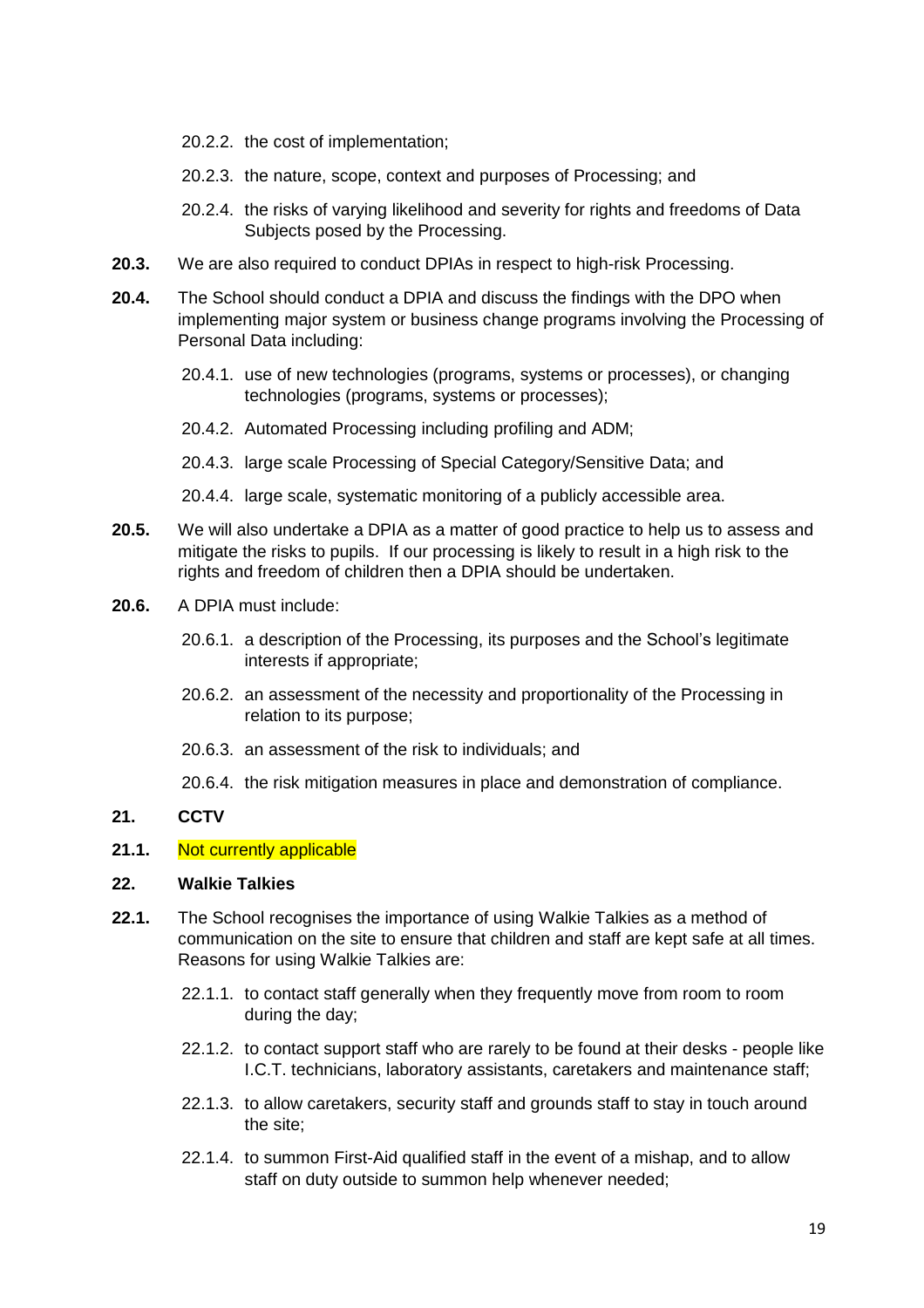- 22.1.5. to manage behaviour incidents, and to alert staff to attend an incident if required;
- 22.1.6. for special events such as Sports Days, school fetes, open days, concerts, school plays, etc.; and
- 22.1.7. to take on school trips, visits and activity holidays.
- **22.2.** Staff should be aware that when communicating information over a radio network via a Walkie Talkie, it is possible that anyone in the vicinity who is using the same network may be able to overhear conversations. It is important that appropriate controls are in place to prevent individuals without the correct authorisation intentionally or accidentally gaining access to personal information.
- **22.3.** To minimise the risk of unauthorised access to any information that is communicated via Walkie Talkies, staff must ensure that:
	- 22.3.1. under no circumstances must any personal information be communicated which could enable an individual to be identified e.g. use only first name or initials when referring to named persons;
	- 22.3.2. the language used during communications is professional, and that no abusive or inappropriate language is used;
	- 22.3.3. in the event of theft or loss of the equipment, they inform the School's Data Protection team immediately; and
	- 22.3.4. they have completed and understood the appropriate Data Protection and Security training.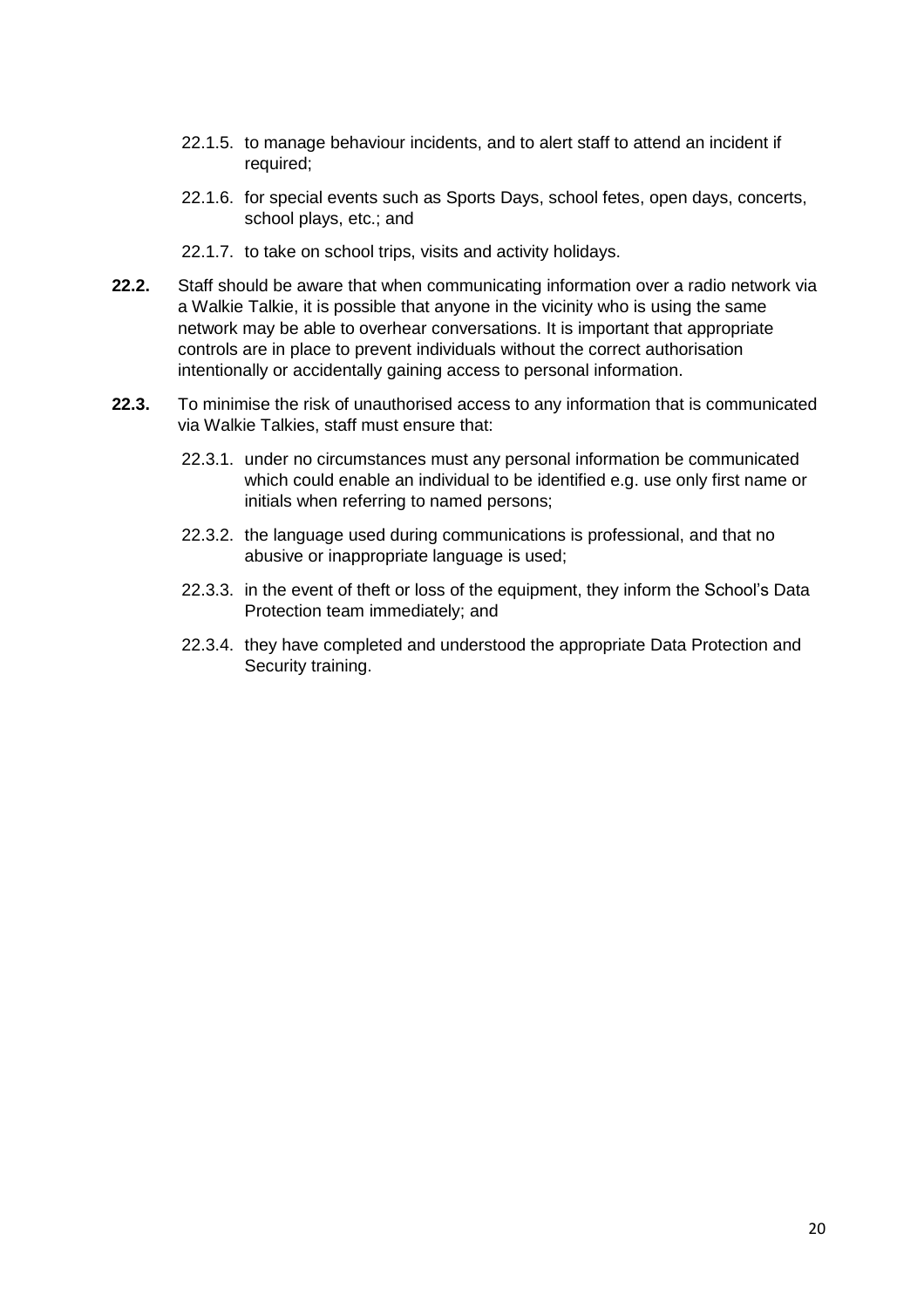# **23. Policy Review**

- 23.1. It is the responsibility of the Governing Body to facilitate the review of this policy on a regular basis. Recommendations for any amendments should be reported to the DPO.
- **23.2.** We will continue to review the effectiveness of this policy to ensure it is achieving its stated objectives.
- **23.3.** This policy should be reviewed by the School periodically and at least every two years. It is important to ensure that the DPO is aware of his or her obligations under this policy and that they receive the training and other support they need in order to fulfil this role.

## **24. Enquiries**

- **24.1.** Further information about the School's Data Protection Policy is available from the DPO. [dp@edwinstree.herts.sch.uk](mailto:dp@edwinstree.herts.sch.uk)
- **24.2.** General information about the Act can be obtained from the Information Commissioner's Office: [www.ico.gov.uk](http://www.ico.gov.uk/)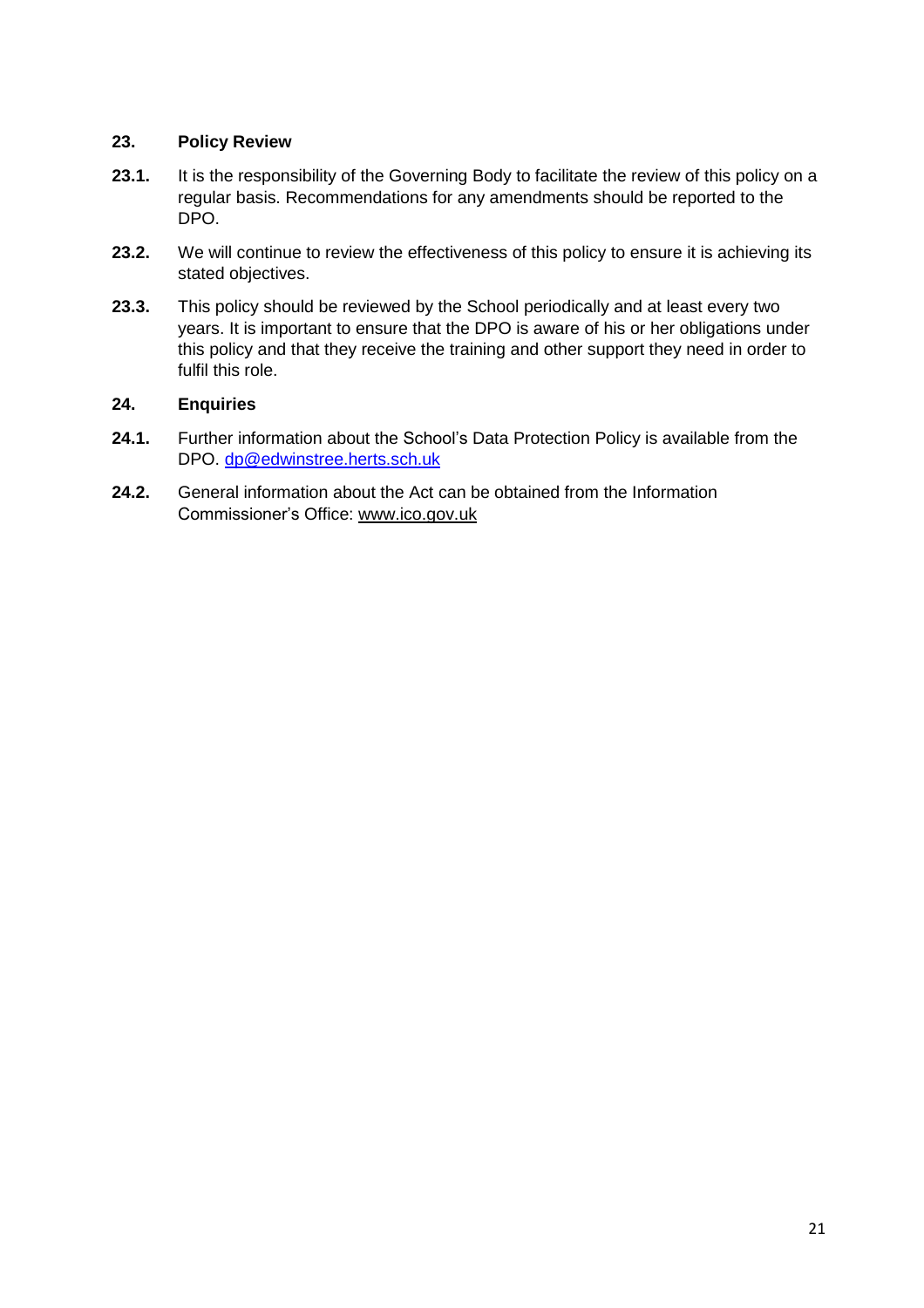# **Appendix 1 – GDPR Clauses**

The GDPR requires the following matters to be addressed in contracts with Data Processors. The wording below is a summary of the requirements in the GDPR and is not intended to be used as the drafting to include in contracts with Data Processors.

- 1. The Processor may only process Personal Data on the documented instructions of the controller, including as regards international transfers. (Art. 28(3)(a))
- 2. Personnel used by the Processor must be subject to a duty of confidence. (Art. 28(3)(b))
- 3. The Processor must keep Personal Data secure. (Art. 28(3)(c) Art. 32)
- 4. The Processor may only use a sub-processor with the consent of the Data Controller. That consent may be specific to a particular sub-processor or general. Where the consent is general, the processor must inform the controller of changes and give them a chance to object. (Art. 28(2) Art. 28(3)(d))
- 5. The Processor must ensure it flows down the GDPR obligations to any sub-processor. The Processor remains responsible for any processing by the sub-processor. (Art. 28(4))
- 6. The Processor must assist the controller to comply with requests from individuals exercising their rights to access, rectify, erase or object to the processing of their Personal Data. (Art. 28(3)(e))
- 7. The Processor must assist the Data Controller with their security and data breach obligations, including notifying the Data Controller of any Personal Data breach. (Art. 28(3)(f)) (Art. 33(2))
- 8. The Processor must assist the Data Controller should the Data Controller need to carry out a privacy impact assessment. (Art. 28(3)(f))
- 9. The Processor must return or delete Personal Data at the end of the agreement, save to the extent the Processor must keep a copy of the Personal Data under UK law. (Art. 28(3)(g))
- 10. The Processor must demonstrate its compliance with these obligations and submit to audits by the Data Controller (or by a third party mandated by the controller). (Art. 28(3)(h))
- 11. The Processor must inform the Data Controller if, in its opinion, the Data Controller's instructions would breach UK law. (Art. 28(3))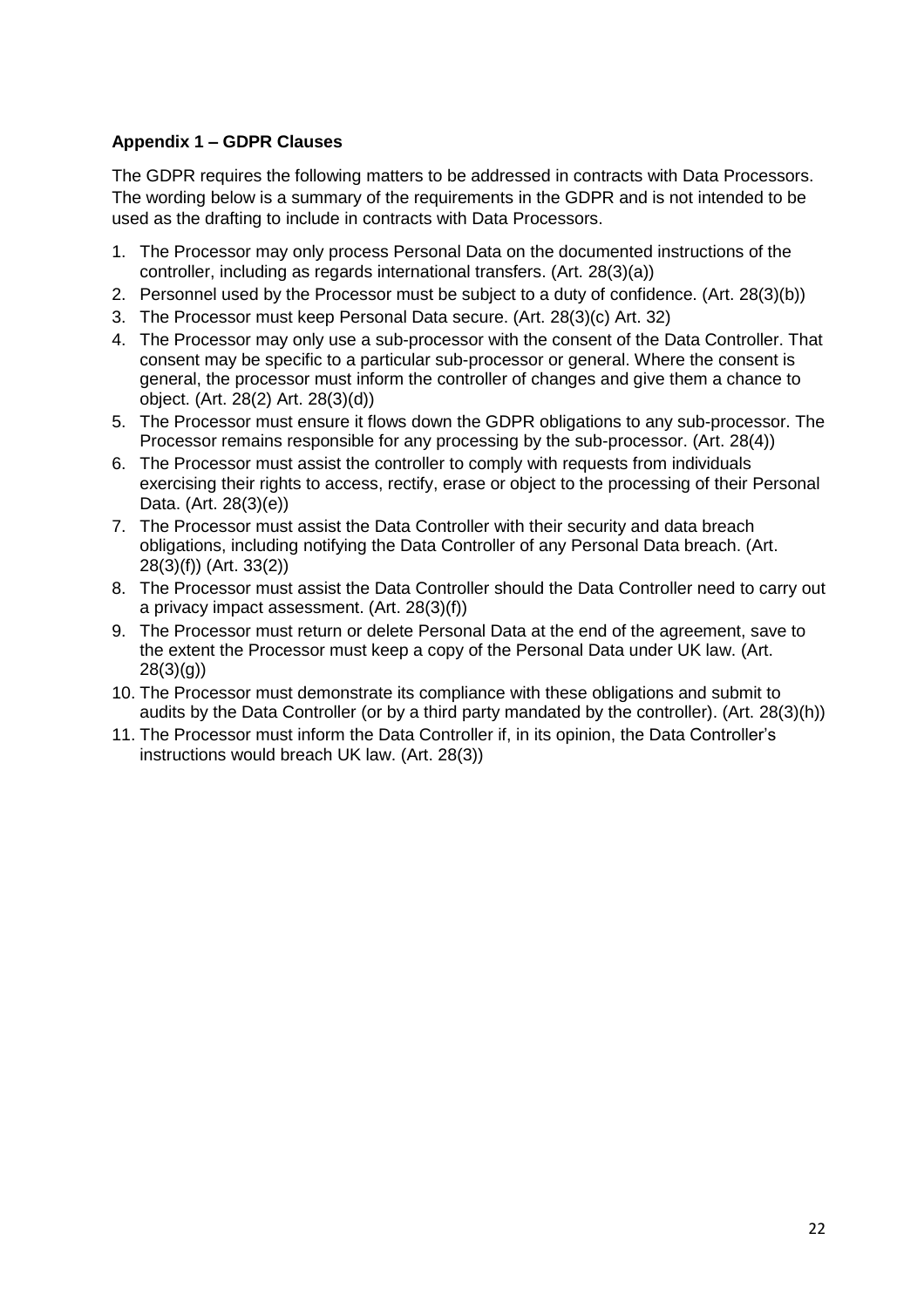# **Appendix 2 – Appropriate Policy Document: Special Category and Criminal**

## **Offence Data**

## **Summary**

This policy outlines the School's obligations under Data Protection Legislation with regard to the processing of Special Category Personal Data and Criminal Offence Data. This should be read alongside our Data Protection policy, our Data Security policy, and our privacy notices.

This document meets the requirements of the Data Protection Act 2018, that an appropriate policy document be in place where the processing of Special Category Personal Data is necessary for the purposes of performing or exercising obligations or rights which are imposed or conferred by law on the controller or the data subject in connection with employment, social security, social protection and for reasons of substantial public interest.

The specific conditions under which data may be processed for reasons of substantial public interest are set out in Schedule 1 to the Data Protection Act 2018 and the School intends to rely on these as and when appropriate.

The School will ensure that all Special Category Data is captured, held and used in compliance with this policy. Any proposed new use of Special Category Data will be subject to a Data Protection Impact Assessment (DPIA). For all uses of Special Category Data, the School will record a description of the lawful basis for processing and confirmation that the appropriate data retention rules are being applied.

## **Special Category Data**

The School is committed to ensuring that all personal data it processes is managed appropriately and in compliance with the UK General Data Protection Regulation (UK GDPR) and the Data Protection Act 2018 (DPA 2018).

The School recognises its duties to protect all personal data but in particular Special Category Personal Data as defined under Data Protection legislation i.e. information that may identify an individual's racial or ethnic origin, political opinions, religious or philosophical beliefs, or trade union membership, and the processing of genetic data, Biometric Data for the purpose of uniquely identifying a natural person, data concerning health or data concerning a natural person's sex life or sexual orientation.

## **Compliance with the Principles of the UK GDPR**

Article 5 of the UK GDPR describes 6 principles that we must follow when collecting and using personal information. Where necessary, the School will carry out a DPIA to ensure that processing is compliant with the principles. The following is a summary of our procedures for compliance with those principles regarding Special Category data.

| <b>Principle</b>                       | Procedures for securing compliance                                                                                                                                                                                                                                       |
|----------------------------------------|--------------------------------------------------------------------------------------------------------------------------------------------------------------------------------------------------------------------------------------------------------------------------|
| Processed lawfully,<br>fairly and in a | The School will:<br>ensure that such data is only processed where a lawful basis                                                                                                                                                                                         |
| transparent manner                     | applies;<br>only process such data fairly, and will ensure that data subjects are<br>not misled about the purposes of any processing;<br>ensure that processing of such data is described clearly in privacy<br>notices available to all data subjects for transparency. |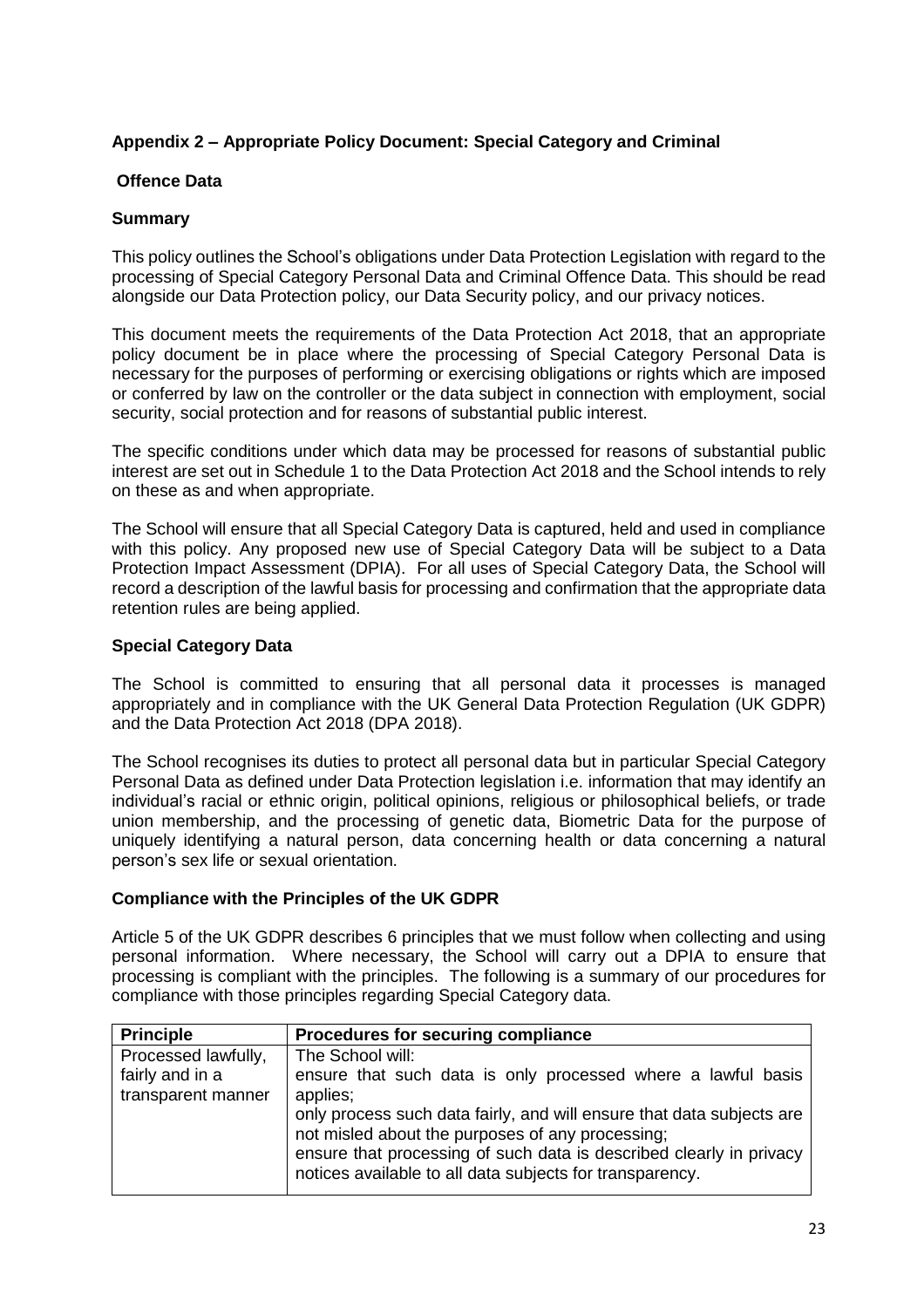| Collected for<br>specified, explicit<br>and legitimate<br>purposes                                       | The School will:<br>only collect such data for specified, explicit and legitimate<br>purposes, and we will inform data subjects what those purposes<br>are in a privacy notice;<br>not use such data for purposes that are incompatible with the<br>purposes for which it was collected, and if we do use the data for<br>a new purpose that is compatible, we will inform the data subject<br>first. |
|----------------------------------------------------------------------------------------------------------|-------------------------------------------------------------------------------------------------------------------------------------------------------------------------------------------------------------------------------------------------------------------------------------------------------------------------------------------------------------------------------------------------------|
| Adequate, relevant<br>and limited to what<br>is necessary                                                | The School will:<br>only collect and hold such data as necessary for our operational<br>requirements or to meet statutory obligations;<br>ensure that the data we collect is adequate and relevant.                                                                                                                                                                                                   |
| Accurate and up to<br>date                                                                               | The School will:<br>ensure that systems are in place to verify that data is accurate;<br>ensure that data is kept up to date as necessary.                                                                                                                                                                                                                                                            |
| Kept in a form which<br>permits identification<br>of data subjects for<br>no longer than is<br>necessary | The School will:<br>ensure data is kept only as long as is necessary for the purposes<br>for which it is collected, or where there is a legal obligation to do<br>SO;<br>where possible, manually delete time-expired data in systems<br>that do not have the functionality to automate disposal.                                                                                                     |
| Processed securely                                                                                       | The School will:<br>train staff to be particularly aware of the additional risks to<br>Special Category data;<br>ensure that there appropriate organisational and technical<br>measures in place to protect such data;<br>take appropriate precautions when transmitting or disposing of<br>the data.                                                                                                 |

## **Lawful Bases for Processing**

The lawful bases for processing are set out in Article 6 of the UK GDPR. At least one of these must apply whenever we process Personal Data:

**Article 6(1) (a) Consent**: the individual has given clear consent for us to process their personal data for a specific purpose.

- **Article 6(1) (b) Contract**: the processing is necessary for a contract we have with the individual, or because they have asked us to take specific steps before entering into a contract.
- **Article 6(1) (c) Legal obligation**: the processing is necessary for us to comply with the law (not including contractual obligations).
- **Article 6(1) (d) Vital interests**: the processing is necessary to protect someone's life.
- **Article 6(1) (e) Public task**: the processing is necessary for us to perform a task in the public interest or for our official functions, and the task or function has a clear basis in law.
- **Article 6(1) (f) Legitimate interests**: the processing is necessary for our legitimate interests or the legitimate interests of a third party unless there is a good reason to protect the individual's personal data which overrides those legitimate interests. (*This cannot apply*